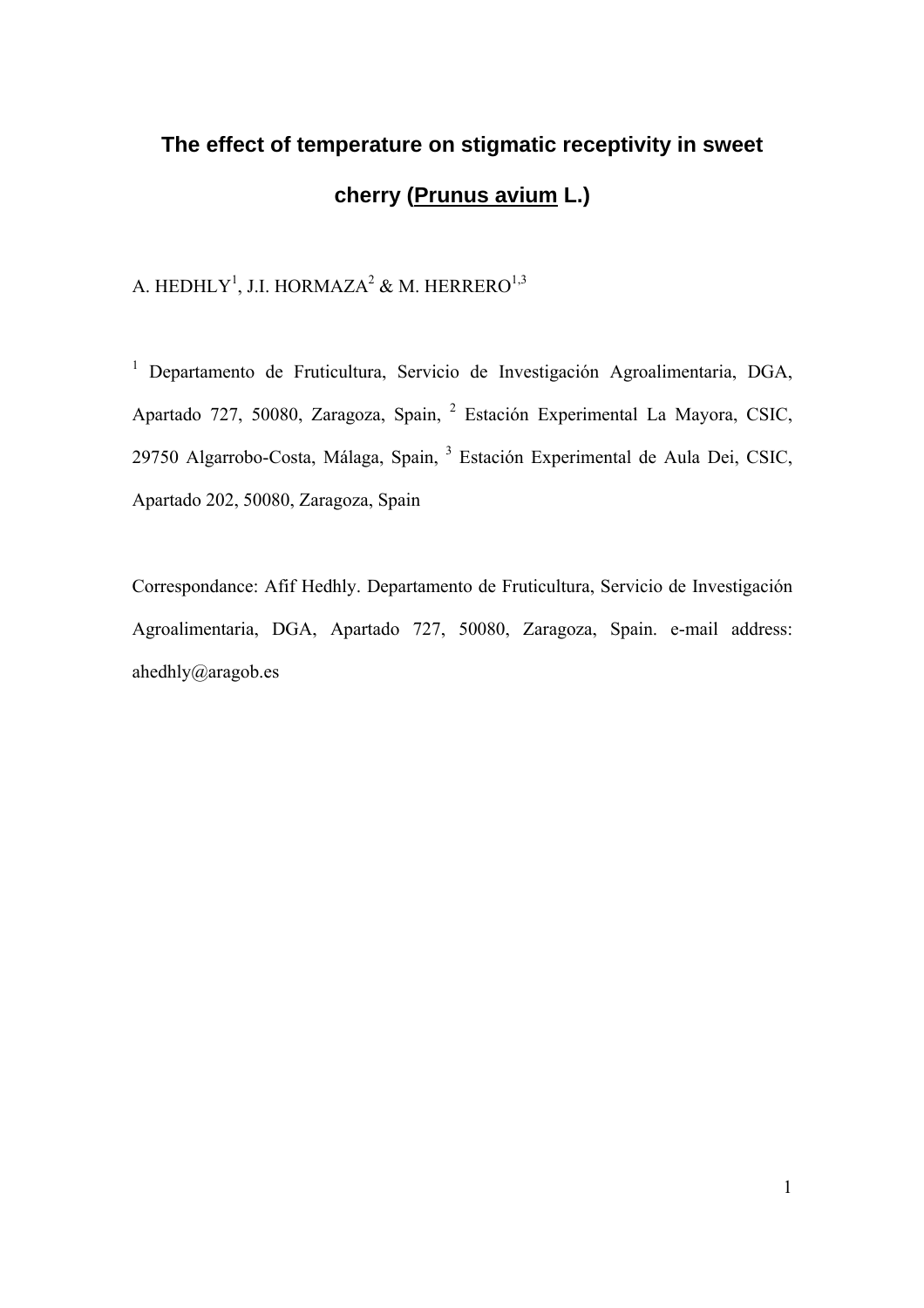#### **ABSTRACT**

Plant reproduction is highly vulnerable to environmental conditions such as temperature and, consequently, planet warming may have significant consequences on the reproductive phase with serious implication in agricultural crops. While pollen tube growth is clearly affected by temperature, little information is available on its effect on the female side and on flower receptivity. In this work, the effect of temperature has been evaluated on stigmatic receptivity of sweet cherry *in vivo*, in the laboratory, and *in planta*, in the field. Results herein show that temperature has a clear effect on the duration of stigmatic receptivity. Thus, while high temperature reduced stigmatic receptivity, low temperature enlarged it. The stigma loses the capacity to offer support first for pollen penetration, second for pollen germination and, finally, for pollen adhesion. The effect of temperature was more pronounced on pollen germination and penetration than on pollen adhesion. High temperature reduced the germination capacity of the pollen as early as the first day after anthesis, a time when no apparent signs of stigma degeneration are apparent. This clear effect of temperature on stigmatic receptivity and pollen performance may have clear implication in crop performance and in establishing screening criterions of best-adapted genotypes.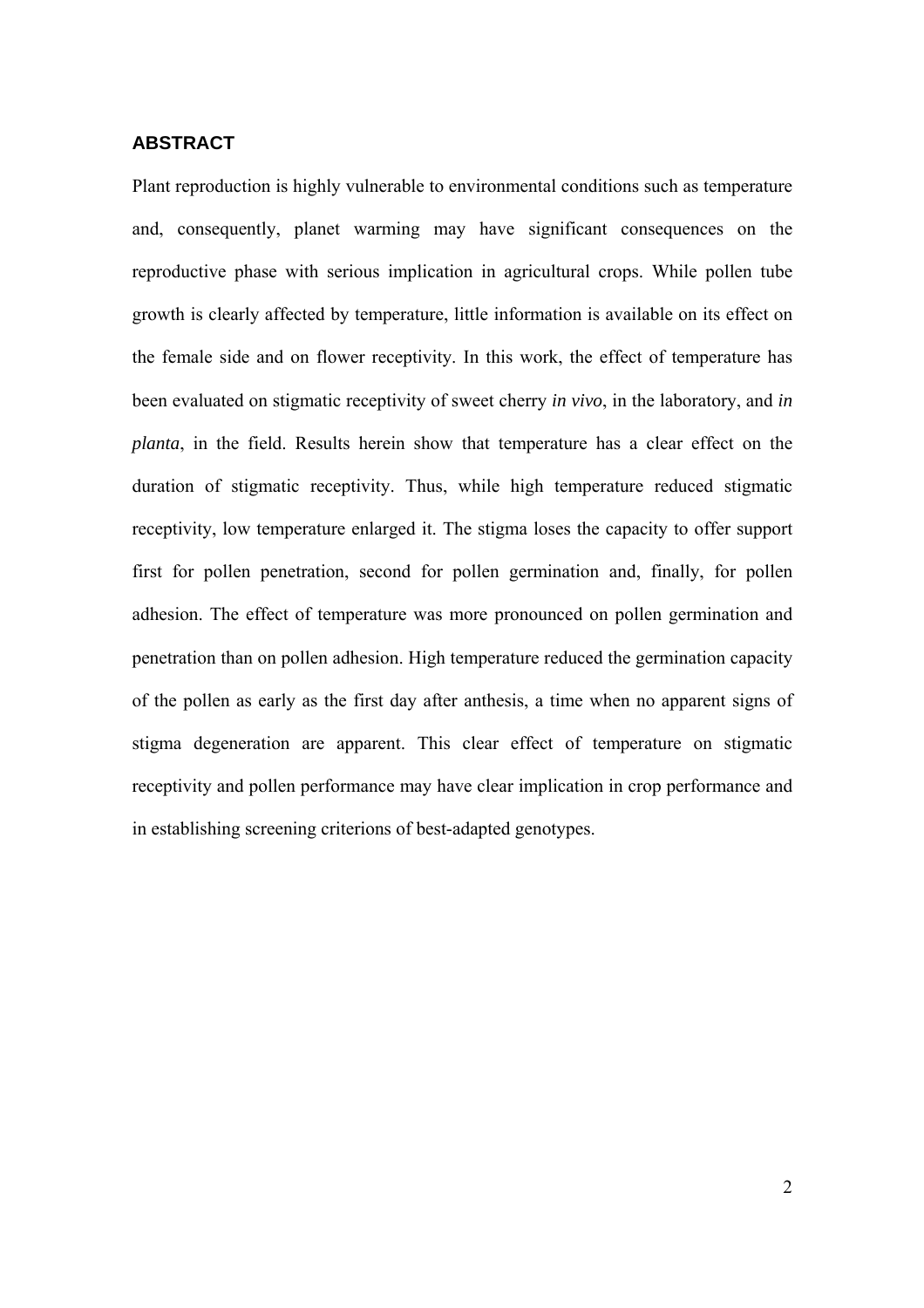## **KEYWORD INDEX**

Female receptivity, gametophyte, pollen performance, sporophyte, reproductive phase,

temperature stress.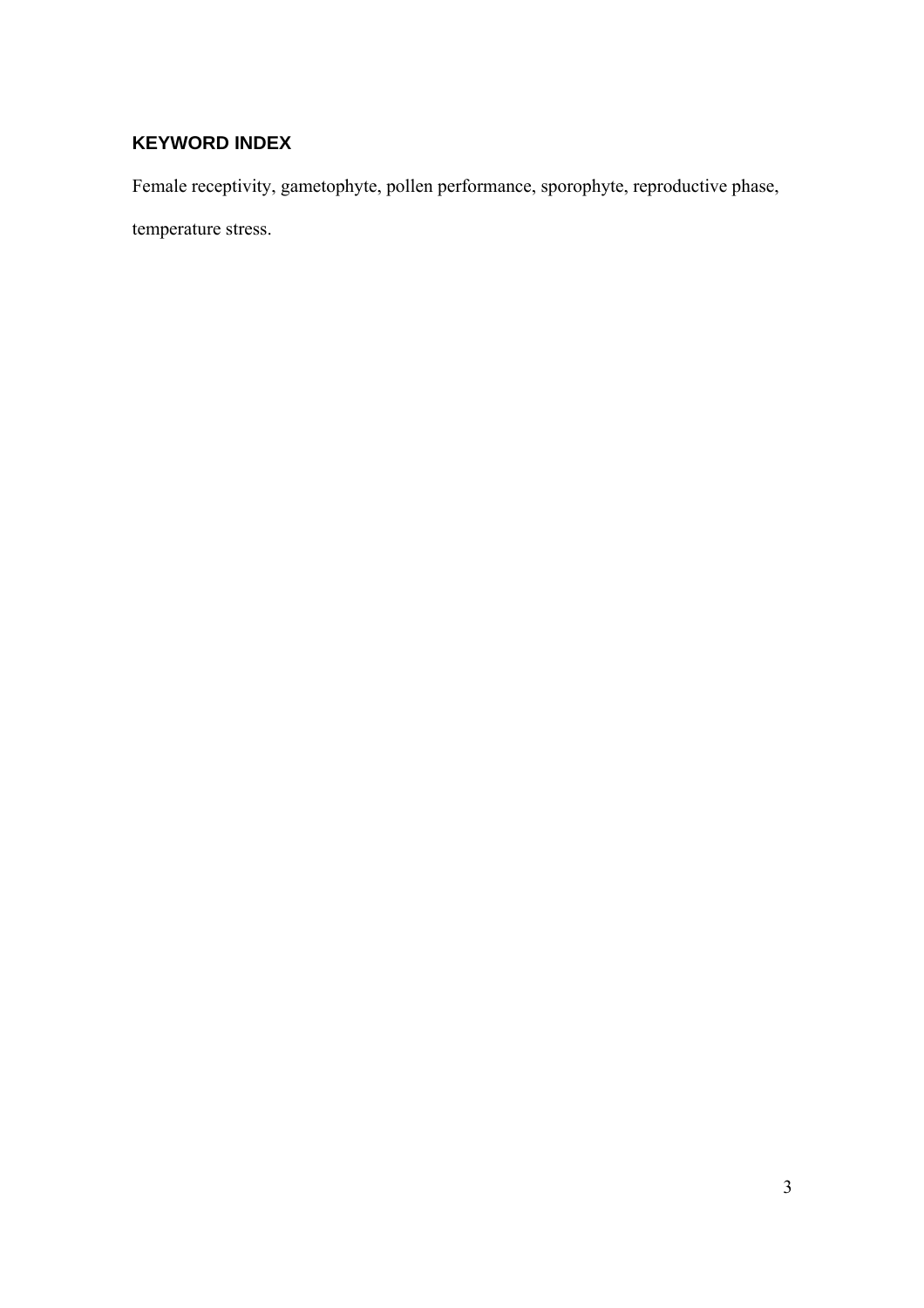#### **INTRODUCTION**

In Angiosperms, the stigma is the first female structure the pollen grains and pollen tubes have to face on their way to the female gametophyte to achieve double fertilization. The stigma provides an adequate environment for pollen grain germination and its morphology and structure has been studied with detail in a variety of species (Heslop-Harrison & Shivanna 1977; Knox 1984). One of the most important features of stigmas is stigmatic receptivity defined as the ability of the stigma to support pollen germination, which is a decisive stage in fertilization success and has a large variability among plant species (Heslop-Harrison 2000).

The length of stigmatic receptivity is variable depending on the species and is usually higher in wind-pollinated than in insect-pollinated species (Khadari *et al*. 1995). Thus, the stigma can be receptive for not much more than an hour or so, such as in Avena or Dactylis, to as long as several days, such as in other grass species (Pennisetum or Zea) or Eucalyptus where it can remain receptive for more than a week in particularly hostile environments (Heslop-Harrison 2000). From an agricultural perspective, stigmatic receptivity has also clear practical implications limiting floral receptivity, the effective pollination period (Guerrero-Prieto, Vasilakakis & Lombard 1985), and hence fruit set (reviewed in Sanzol & Herrero 2001). Moreover, in an ecological context, by altering stigmatic receptivity, flowering plants may influence the likelihood of fertilization by controlling indirectly the number and the quality of matings through the control of the number of pollen grains deposited and the time of germination (Cruden, Hermanutz & Shuttleworth 1984; Smith-Huerta & Vasek 1984; Primack 1985; Galen, Shykoff & Plowright 1986; Delph & Havens 1998)*.*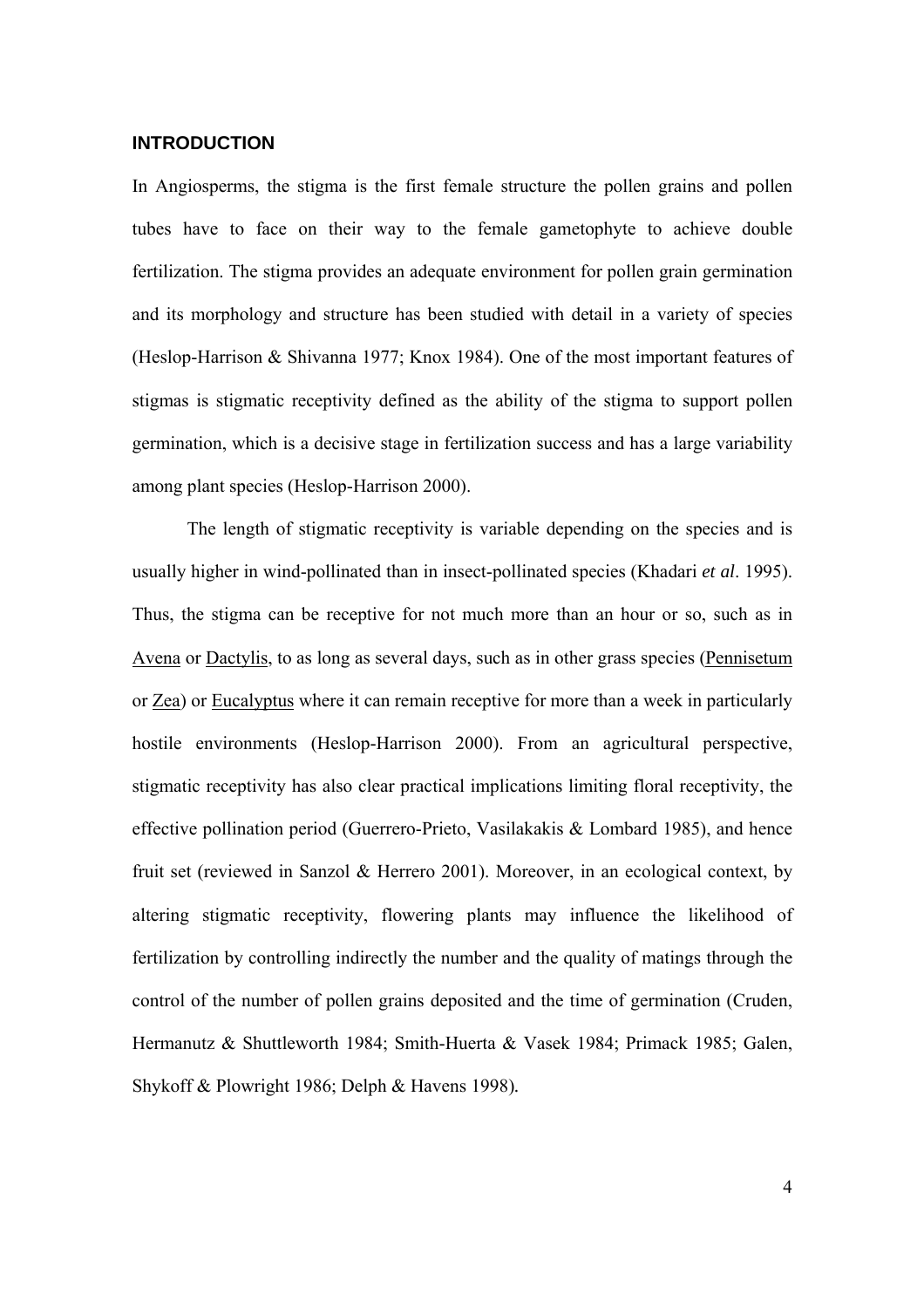While differences among species on stigmatic receptivity are apparent, much less is known on the possible effects that environmental conditions may have on the length of stigmatic receptivity within a species. It is well documented that the reproductive phase, especially from pollination to fertilization, is highly vulnerable to the prevailing environmental conditions including temperature (Hall 1992; Stephenson *et al*. 1992). Thus, planet warming may have significant consequences on the reproductive phase with serious implications in agricultural crops, mainly in species as cherries, which are in the southern border of their cultivation potential in Mediterranean regions. Pollen tube growth is clearly affected by temperature (Lewis 1942), and there is good evidence of genetic variability in pollen performance depending on temperature among species (Zamir, Tanksley & Jones 1981; Weinbaum, Parfitt & Polito 1984) or even among genotypes of the same species (Weinbaum *et al*. 1984; Polito, Luza & Weinbaum 1988). However little is known on the effect of temperature on the female structures. In fact, the effect of temperature on the pistil has been mainly focused on ovule longevity (Stösser & Anvari 1982; Postweiler, Stösser & Anvari 1985) and little has been done on its effect on the rest of the pistilar structures and their interaction with the male gametophyte. However, the progamic phase in higher plants is regulated by an intense pollen-pistil interaction (Linskens 1986) and while the pistil appears to be especially well designed to support pollen tube growth, it has mechanisms to encourage pollen competition and discriminate among male gametophytes at different steps of the progamic phase (Herrero 1992). Considering the existence of the intense and complex pollen-pistil interplay and the sensibility of these two components to temperature, the aim of this study was to analyze the effect of temperature on stigmatic receptivity in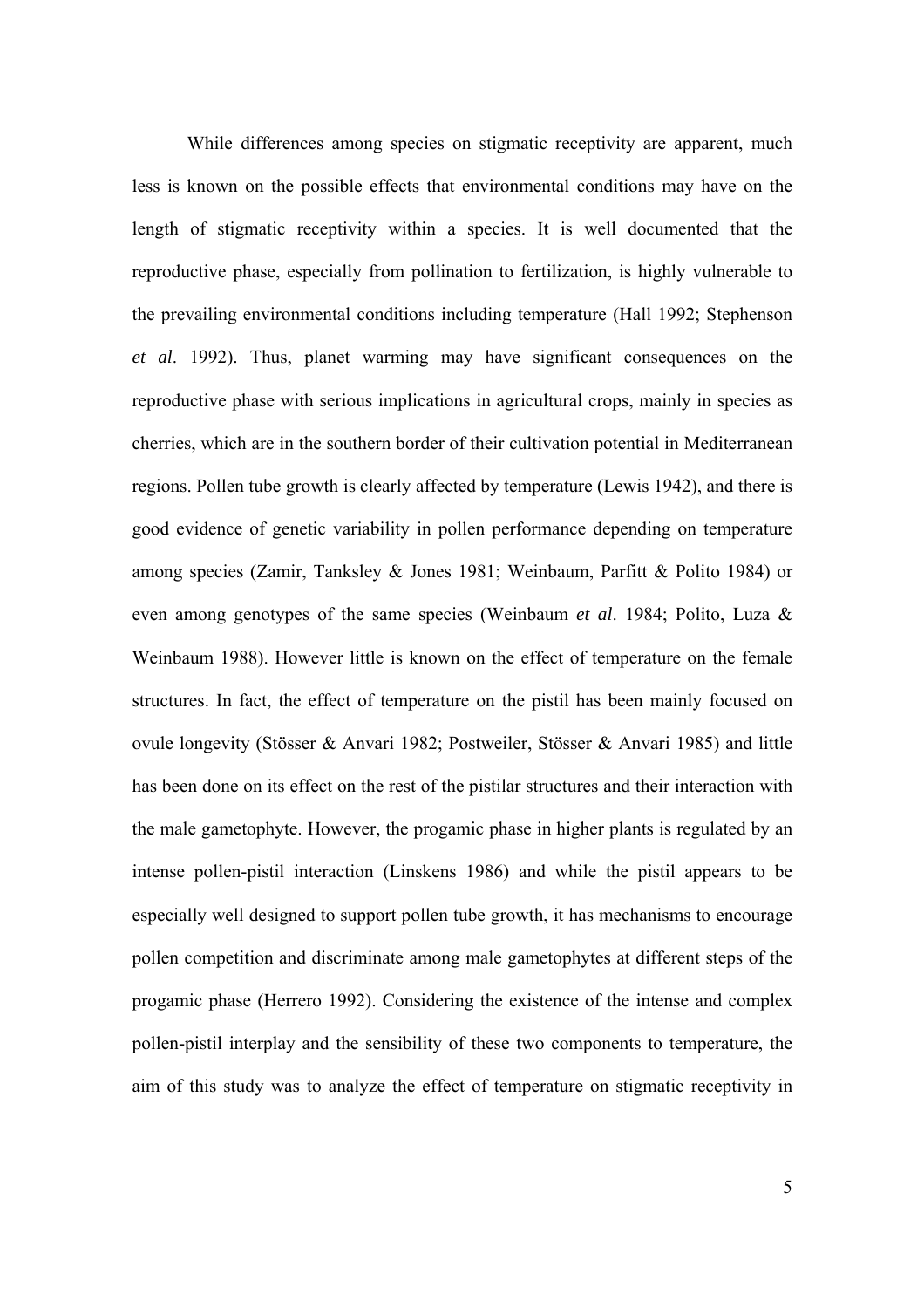controlled temperature chambers and in the he field. The response to temperature was evaluated both in the stigma and in pollen performance.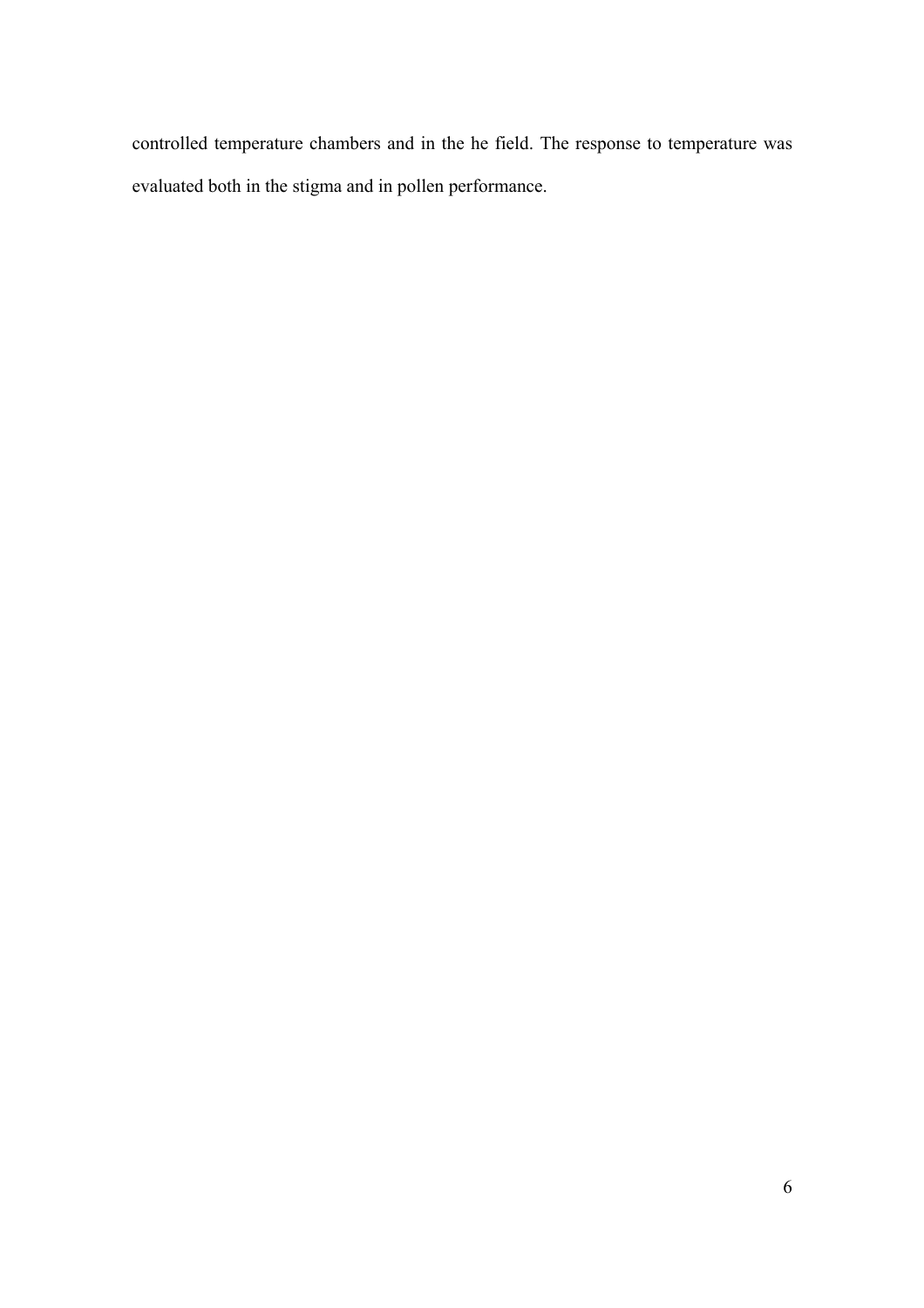#### **MATERIALS AND METHODS**

#### **Plant material**

This work was carried out on a sweet cherry collection maintained at the SIA-DGA experimental orchards located at the Campus de Aula Dei in Zaragoza, Spain. The cultivar 'Summit' was used as a female parent and the cultivar 'Sunburst' as a male parent. Two experiments were performed, one with cut flowers in the laboratory and the other with whole trees in the field. Cut flowers were maintained on moist florist foam at controlled temperatures of 10ºC, 20ºC and 30ºC. For the field experiment, two trees of 'Summit' were chosen. On the day of anthesis of the flower population studied, one of the two chosen trees (warm treatment) was covered with 0.178 mm thick polyethylene film with a metallic structure and the other (control) was left uncovered. Such a system has proven as a valuable method to increase temperature in the field without negatively affecting other parameters (Rodrigo & Herrero 2001). Temperature inside and outside the plastic cage was monitored every 5 min. with a data logger (Testostor 175-3, Testo, Germany) throughout the period of sequential pollination and fixation.

#### **Pollination procedure**

Pollen was obtained from flowers of 'Sunburst' collected just one day before anthesis (balloon stage); anthers were removed and left to dry on a piece of paper for 24-48 hours at room temperature. Pollen was sieved through a 0.26 μm mesh and frozen at 20ºC until required. The duration of stigmatic receptivity was evaluated through the capacity of the stigma to support pollen germination. For this purpose, flowers were emasculated one day before anthesis and hand-pollinated the day of anthesis and thereafter every subsequent day. This experiment was performed in controlled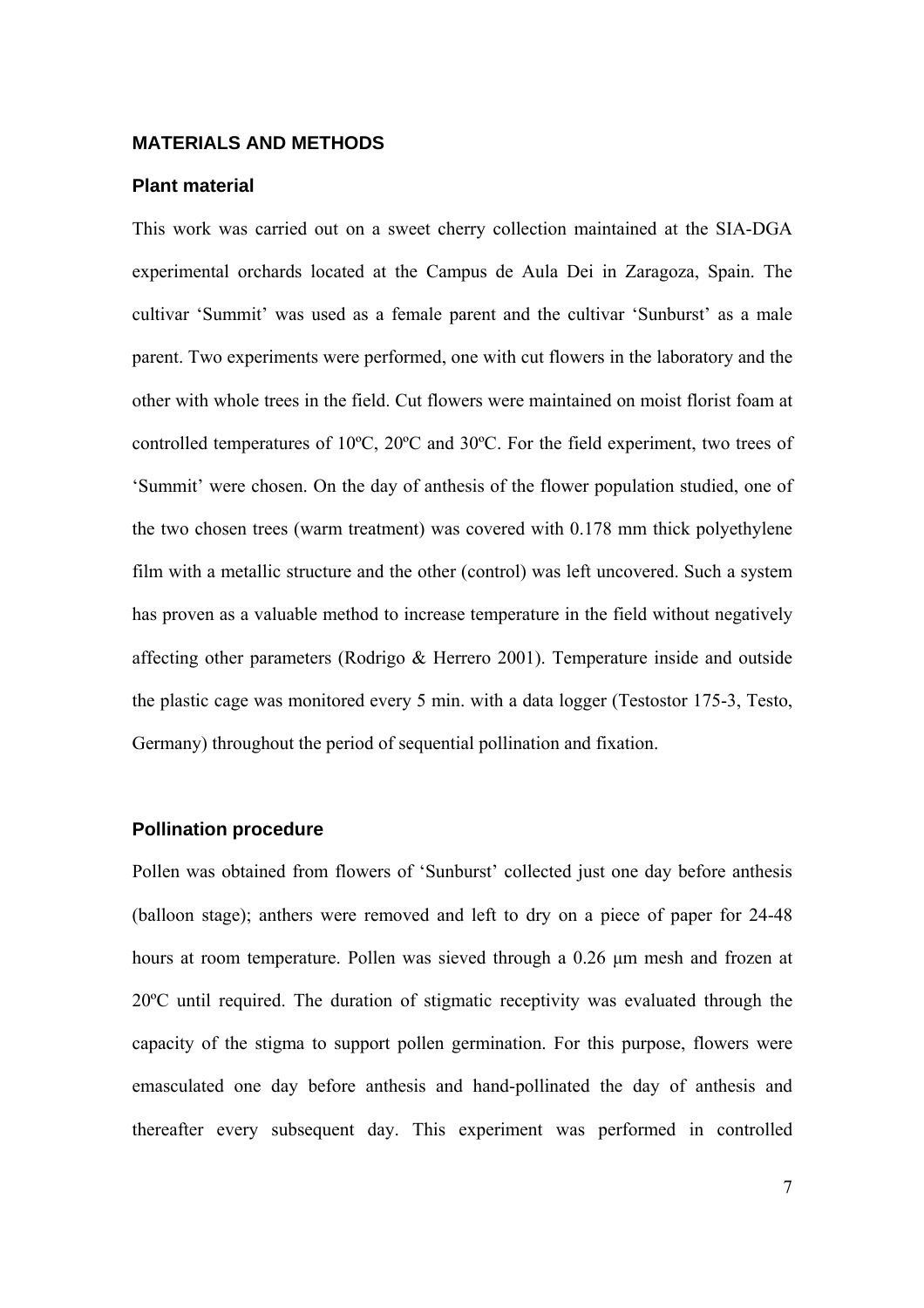temperature chambers in the laboratory and in the warm and control treatments in the field. For the laboratory experiment, emasculated flowers were maintained in trays with soaked florist foam at room temperature until the following day when they were placed in the controlled temperature chambers at 10ºC, 20ºC and 30ºC. This day, considered as anthesis, a batch of 10 flowers was pollinated and, subsequently, 10 flowers were pollinated every day during 4 days at 30ºC, 6 days at 20ºC, and 10 days at 10ºC (the maximum lifetime of flowers at each temperature). The same procedure was followed in the field with the trees inside and outside the polyethylene cage and the pollination was carried out until style abscission occurred.

#### **Microscopic observation**

In all the treatments the pistils were fixed 24 hours after pollination in formalin: acetic acid: 70% ethanol (1: 1: 18; FAA) (Johansen 1940). Pollen performance was monitored in squash preparations after washing out the fixative with distilled water 3 times, one hour each, softening the pistil in 5% sodium sulphite in the autoclave during 10 minutes at 1 kg.cm<sup>-2</sup> (Jefferies & Belcher 1974), and staining with 0.1% aniline blue in 0.1 N K3PO4 (Linskens & Esser 1957). Preparations were examined under an Ortholux II microscope equipped with UV epifluorescence with a Band Pass 355-425 exciter filter and an LP 460 barrier filter. Statistical analyses were performed using the SAS GLM (V. 8, SAS Institute, Inc., Cary, N.C.). Percentage data were subjected to arcsine root square transformation and analysis of variance was performed. The differences between means were analysed by the Fisher's least significant difference (LSD) test at the 0.05 level of significance.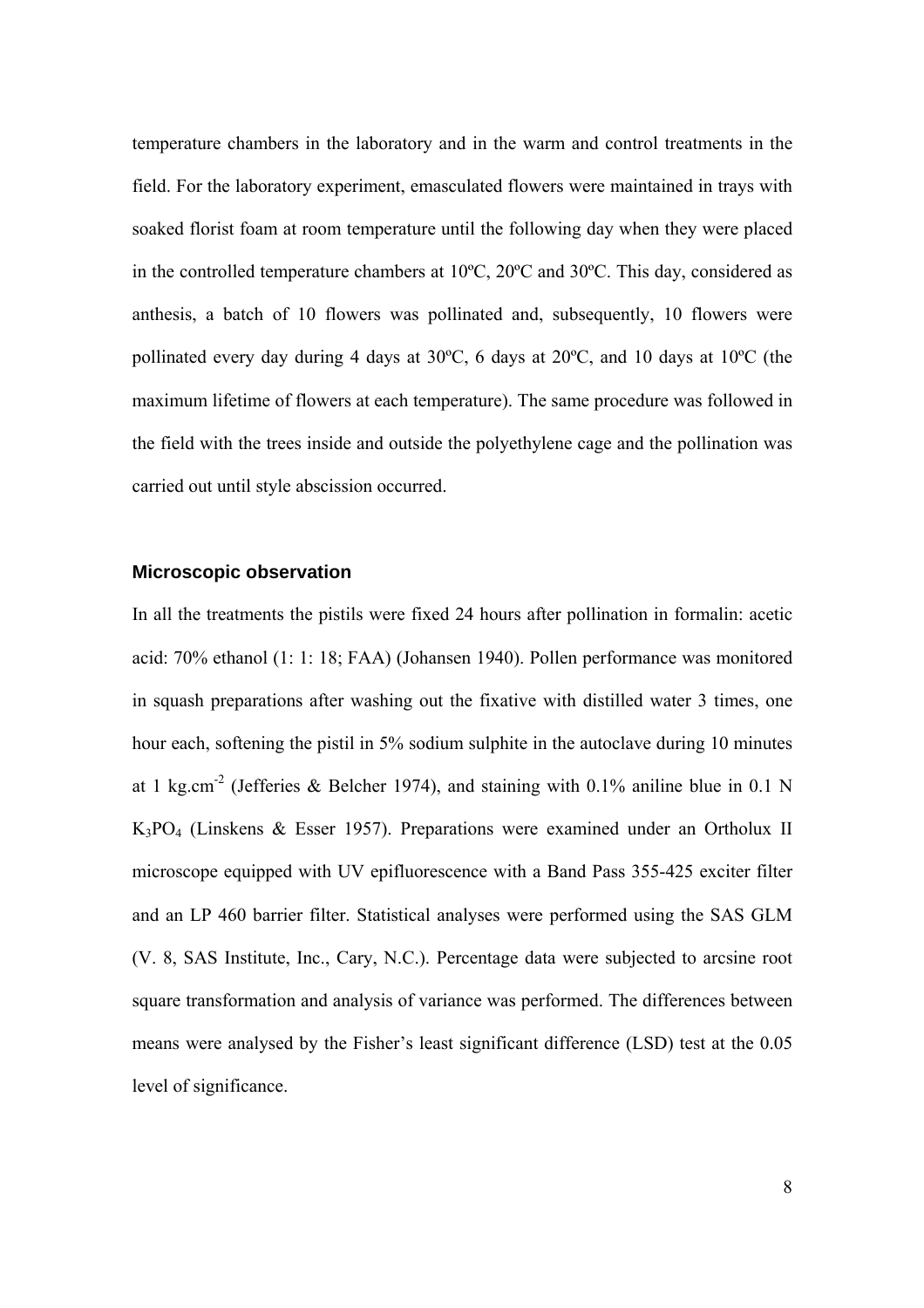#### **RESULTS**

Stigmatic receptivity has been evaluated both in controlled temperature chambers and in the field on the basis of three parameters, which have been shown to represent three consecutive processes in pear (Pyrus communis L.) flowers (Sanzol, Rallo & Herrero 2002): pollen adhesion to the stigma, pollen germination, and pollen tube penetration to the transmitting tissues. The effect of temperature has been evaluated in the female and the male side. In the female side stigmatic receptivity was evaluated as percentage of flowers capable of supporting pollen germination. In the male side the response of the pollen population was evaluated as percentage of pollen grains able to perform each one of the three steps required for a successful *in vivo* germination.

## **Evaluation of stigmatic receptivity** *in vivo* **in controlled temperature chambers**

The capacity of the stigma to support pollen germination

Stigmatic receptivity was lost gradually in three consecutive steps. Thus, the flowers lost the capacity to support first the penetration of pollen tubes into the transmitting tissue, then the germination of pollen grains and, finally, the adhesion to the stigma. This occurred at the three temperatures studied, 10ºC, 20ºC and 30ºC, but was most conspicuous at 10ºC (Fig. 1).

These three processes were reduced significantly ( $p < 0.05$ ) as the temperature increased (Fig. 2). The adhesion of pollen grains to the stigma (Fig. 2a) started to decline 2 days after anthesis at 30ºC; this occurred one day later at 20ºC, while at 10ºC stigmas were able to adhere pollen for up to 10 days after anthesis. The effect of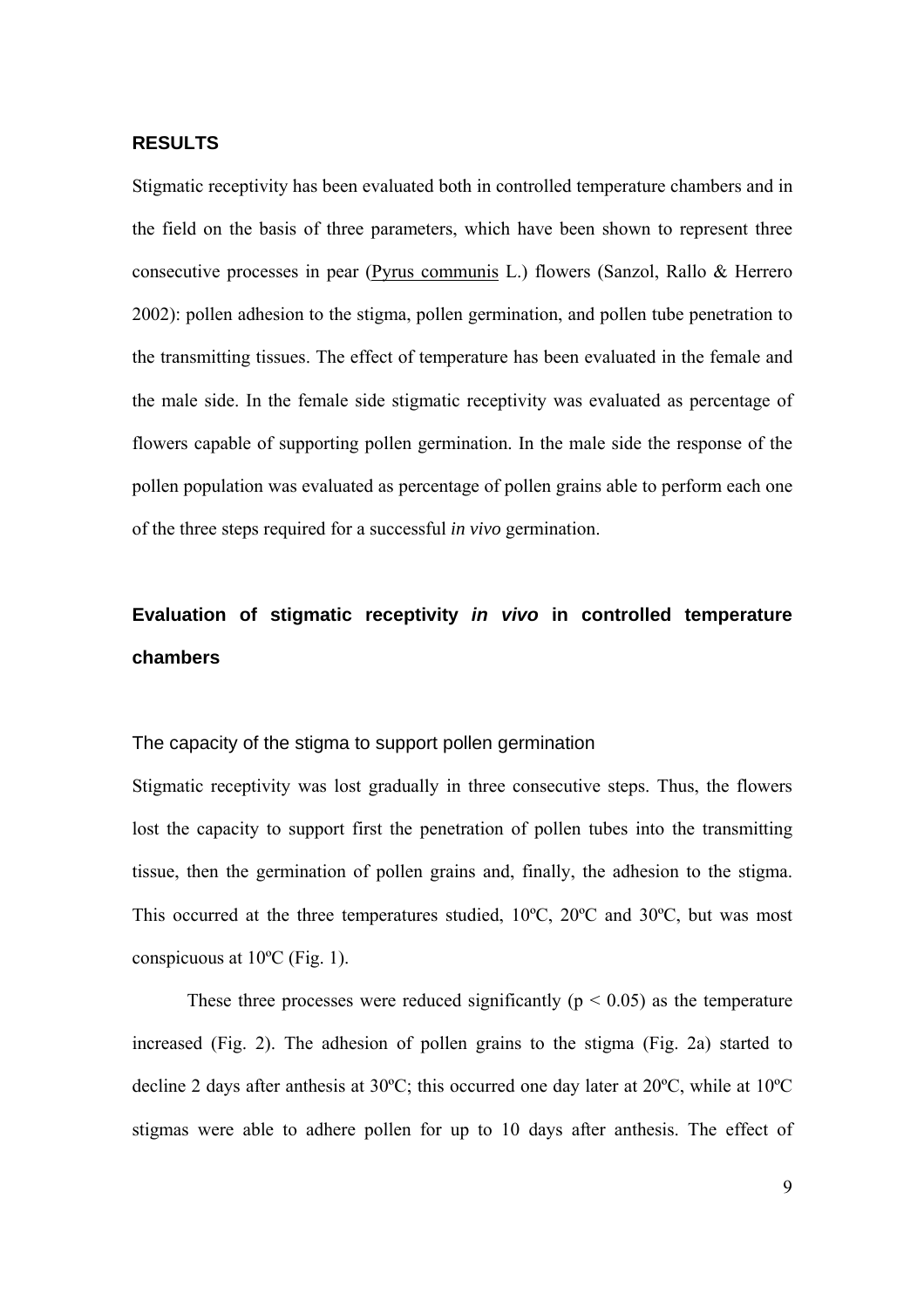temperature was more evident for pollen germination (Fig. 2b). Indeed, the capacity of stigmas to support pollen germination was completely lost at 3, 5 and 8 days after anthesis at 30ºC, 20ºC, and 10ºC respectively. This effect was paralleled but more severe by pollen tube penetration to the transmitting tissue (Fig. 2c). At 30ºC this capacity was lost 2 days after anthesis. At 20ºC, despite the low value obtained after 3 days (28%), it persisted until day 5. At 10ºC it was maintained up to 4 days to fall then slowly until 8 days after anthesis when it was totally lost.

#### Pollen performance

To evaluate to which extent pollen behaviour was simply a reflection of the stage of degeneration of the stigma, or, alternatively, if there was a differential genotypic response of the different pollen grains placed on a single stigma, pollen performance was evaluated as the percentage of pollen grains capable to accomplish the three subsequent steps of adhesion, germination, and penetration. While the cessation of activity closely paralleled degeneration of the stigma, pollen performance proved to be a far more sensitive system to reflect the effect of temperature (Fig. 3).

Increasing temperatures also affected negatively these three processes practically following the same patterns in the three temperatures studied (Fig. 3). Pollen adhesion was higher at 30ºC than at 20ºC or 10ºC for the first day of pollination. However, the number of pollen grains adhering to the stigma decreased following 1, 3 and 10 days after anthesis at 30ºC, 20ºC, and 10ºC respectively. A differential response of pollen grains to temperature was most conspicuous for both germination and penetration, since for the first day of pollination at anthesis, when no effect on the stigmatic tissues was observed, the percentage of germinated pollen grains and pollen tubes penetrating the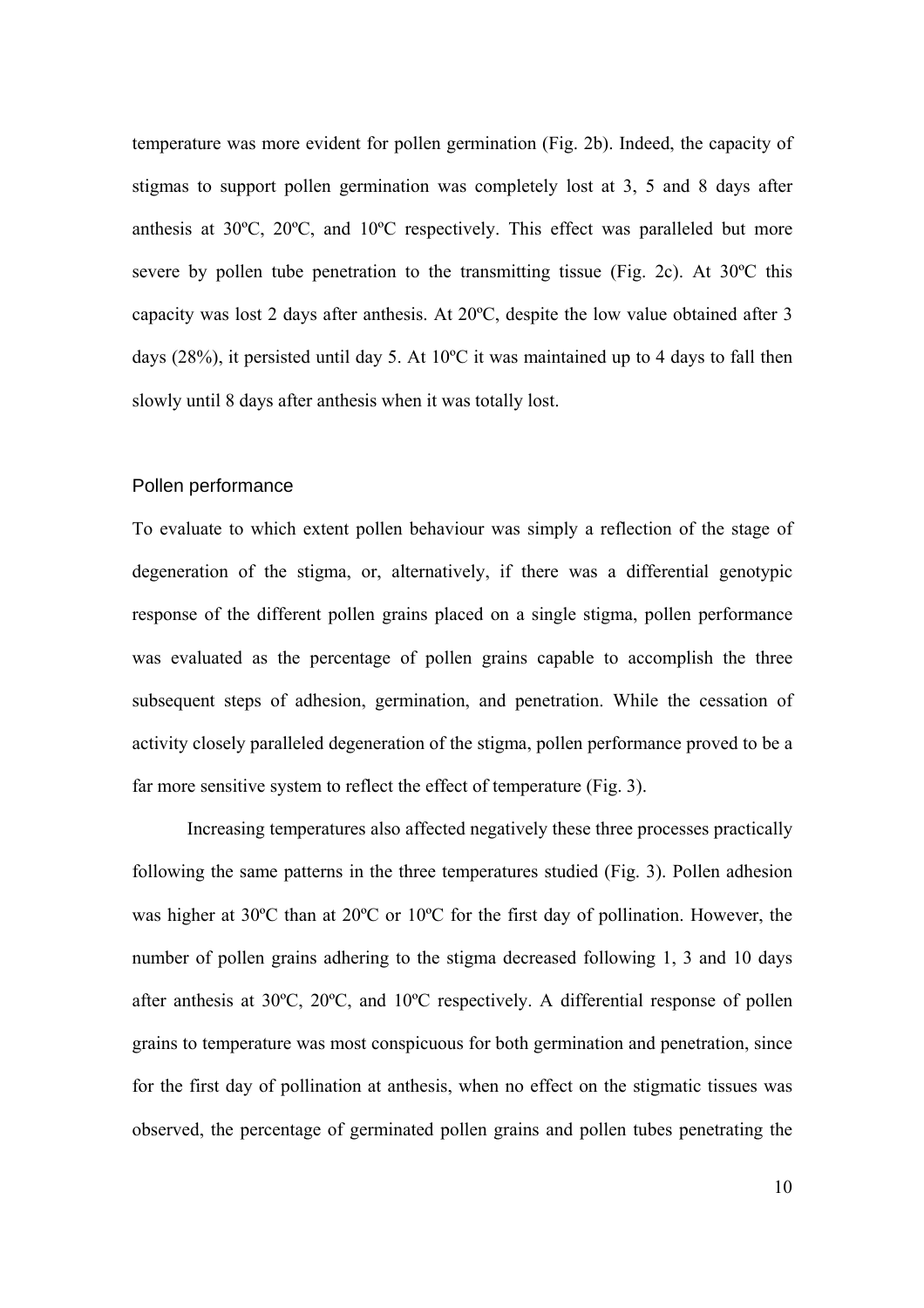transmitting tissue was significantly affected by temperature ( $p < 0.05$ ). Indeed, at 10<sup>o</sup>C all adhered pollen could germinate and penetrate to the transmitting tissues, while at 20ºC we registered 90% germination and penetration, and at 30ºC only 27% germination and 22% penetration. The germination capacity was lost after 3 days at 30ºC, 5 days at 20ºC, and 8 days at 10ºC (Fig. 3).

#### **Evaluation of stigmatic receptivity** *in planta* **in the field**

To evaluate to which extent these differences observed in controlled temperature chambers may have a reflection in field conditions, stigmatic receptivity was evaluated in the field with trees located inside and outside a plastic cage. The polyethylene cage produced an increase of the mean maximum temperatures of 5.6ºC (from 19.6 ºC to 25.2 °C), while the mean minimum temperatures were not altered ( $7^{\circ}$ C). This resulted in a 2.8ºC increase in the mean temperatures (from 13.3ºC to 16.1 ºC). Although this temperature increase is small, when compared to the range imposed in controlled temperature chambers, it was sufficient to affect both the stigma and pollen.

#### The capacity of the stigma to support pollen germination

While results are not significant within the short range of temperature registered between the two treatments, the stigma showed a trend to lose the ability to support pollen germination first inside and then outside the plastic cage (Fig 4). Similar to the results obtained in controlled chambers, the stigma lost the capacity to support first pollen tube penetration to the transmitting tissue, then pollen germination, and finally pollen grain adhesion.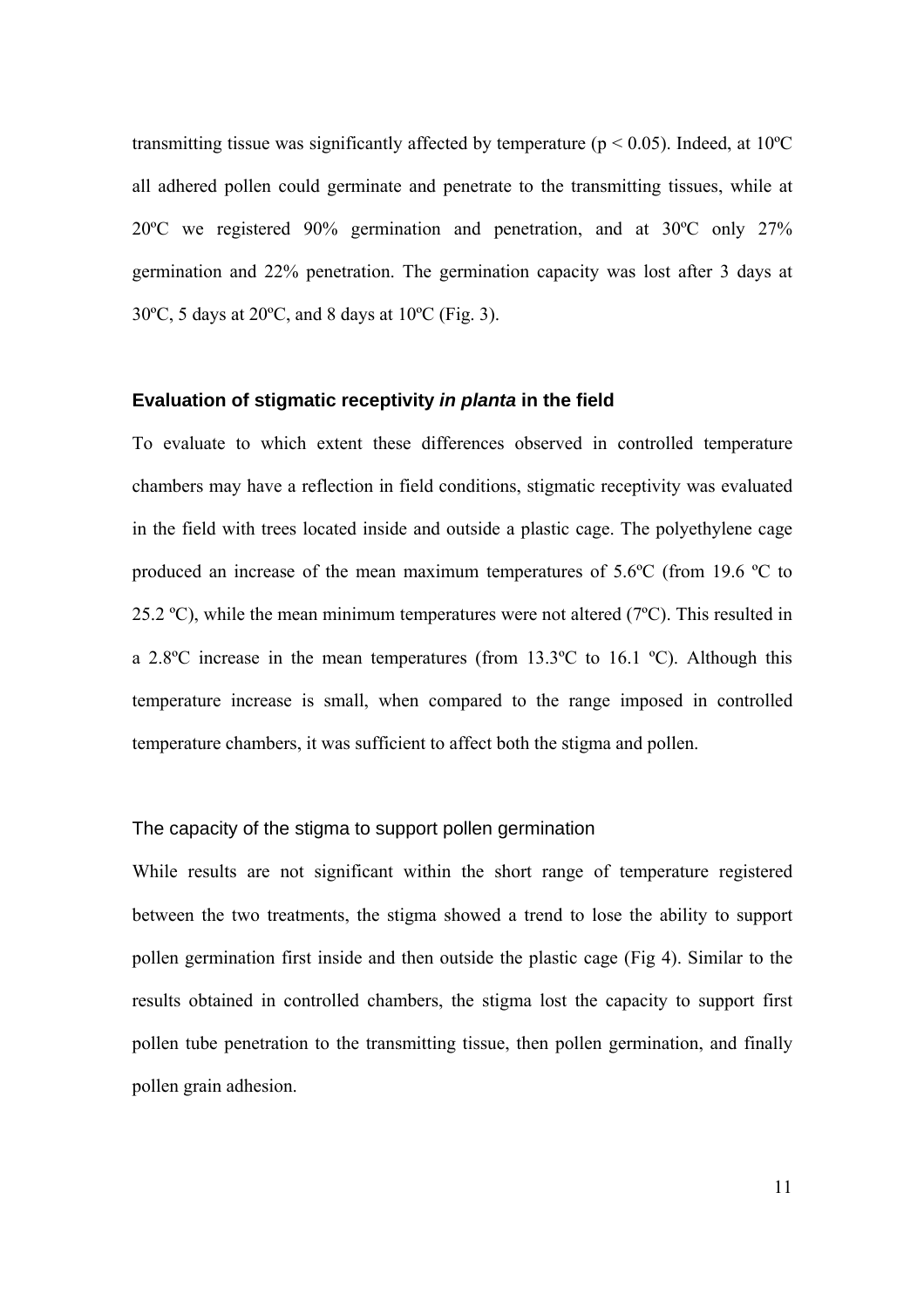The parameter less affected by temperature was the capacity of flowers to support the adhesion of pollen grains since it only decreased at the end of the experiment (Fig. 4a). However, the capacity of flowers to support germination started to decrease four days after anthesis, in the warm treatment, and 2 days later in the control. The fifth day after anthesis, while all the flowers were able to support germination in the control, only 43% did it in the warm treatment. From day 6 after anthesis the percentage of flowers capable of supporting germination was very low in both warm and control conditions (Fig. 4b). Pollen tube penetration to the transmitting tissue paralleled pollen germination. Four days after anthesis, while all flowers supported penetration to the transmitting tissues in the control treatment, only 28% supported the penetration in the warm treatment. This capacity was lost 6 days after anthesis (Fig. 4c).

Outside the plastic cage, with a mean temperature of 13.3ºC, the response was close to that obtained in controlled chambers at 10ºC. Inside the plastic cage, with a mean temperature of 16.1ºC, the response was intermediate between those obtained in controlled chambers at 10ºC and at 20ºC.

#### Pollen performance

The effect of temperature on pollen performance was also evaluated under warm and control conditions. Pollen adhesion, germination, and penetration followed a similar trend to that observed in controlled temperature chambers although the effect was significant ( $p < 0.01$ ) only for pollen tube penetration. The differences between the two treatments occurred mainly during the first 6 days after anthesis; after that period few pollen grains could achieve the three consecutive processes.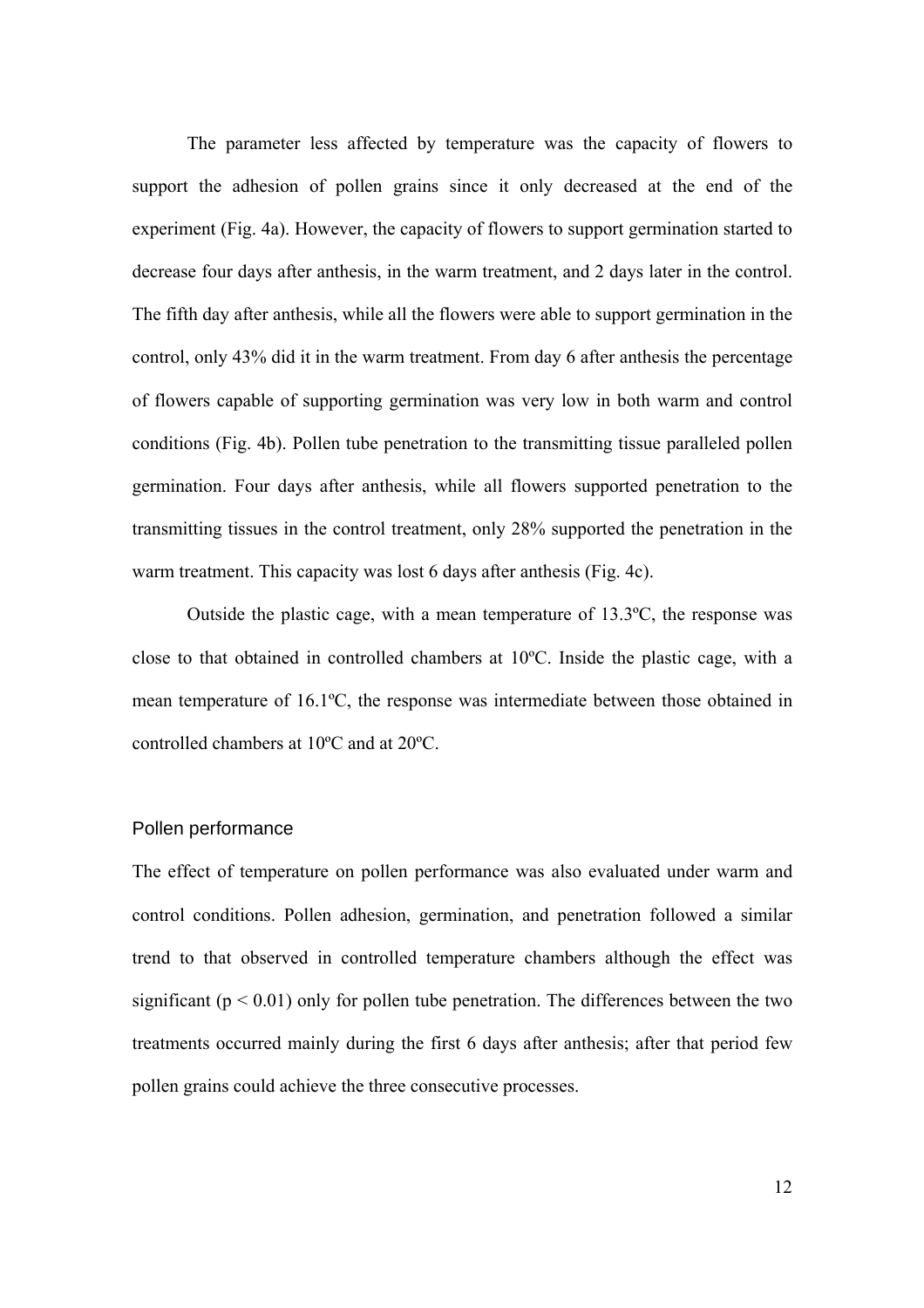As in controlled temperature chambers, the pollen first lost the capacity to penetrate the transmitting tissue, then the capacity of germination and, finally, the capacity to adhere to the stigma. Pollen adhesion, although low, was maintained in both conditions up to 9 days after anthesis. The number of pollen grains adhered to the stigma was higher in the warm than in the control treatment; thus, during the 6 days following anthesis adhered pollen grains averaged 550 and 380 pollen in warm and in control treatments, respectively. Both germination and penetration were very low 6 days following anthesis and, on the whole, lower in the warm treatment (Fig 5a and 5b).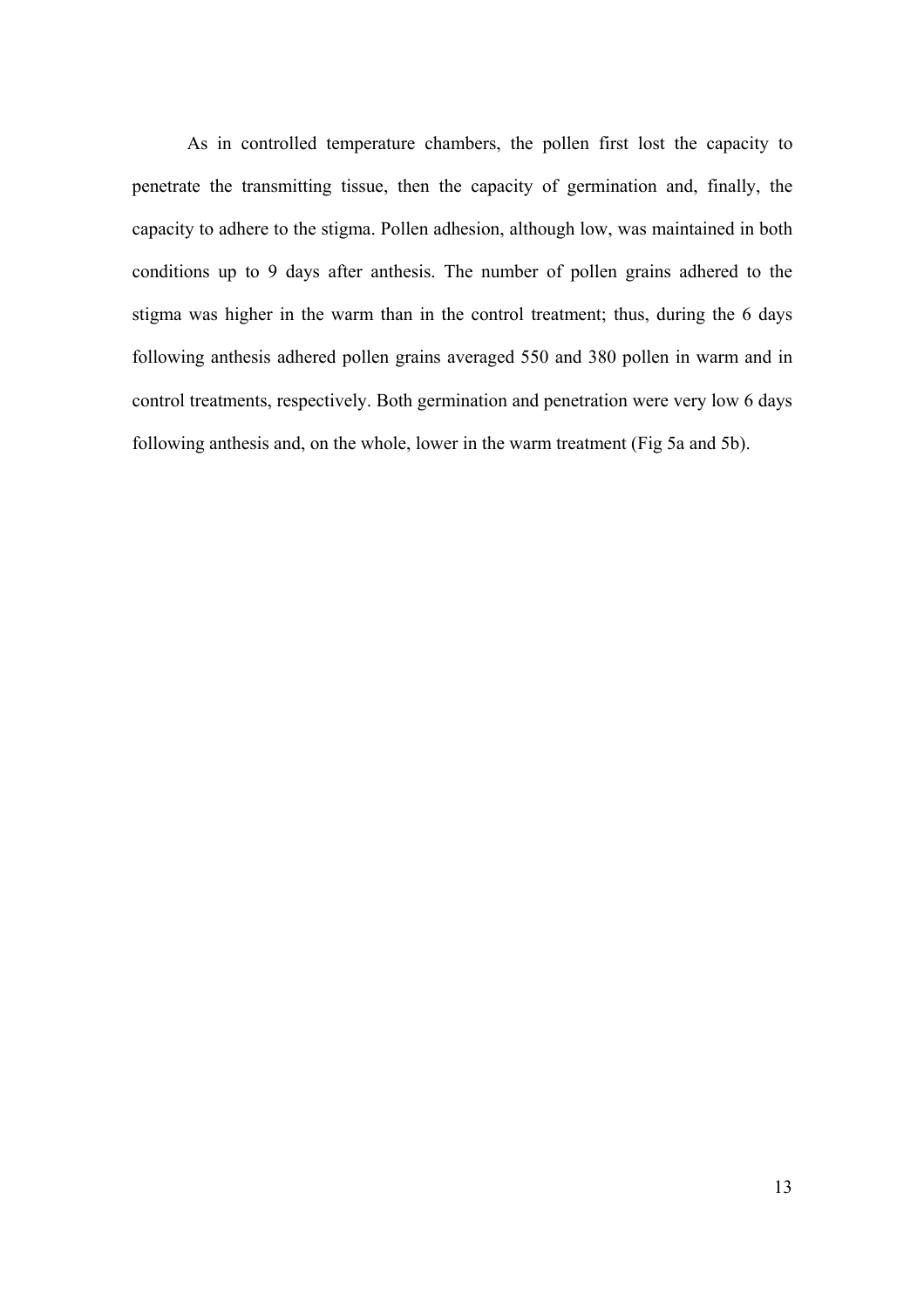#### **DISCUSSION**

Results herein show that temperature has a clear effect on the duration of stigmatic receptivity. While high temperature reduced stigmatic receptivity, low temperature enlarged it. This was apparent in the controlled temperature experiment, but it was also clear in field despite the slight increase of 2.8ºC in the mean temperature. But temperature also had an added direct effect on pollen germination, and high temperature reduced the germination capacity of the pollen.

#### **Temperature effect on the female side: the stigma**

Temperature clearly affected the duration of stigmatic receptivity. The methodology of pollinating flowers of different ages, which proved to be a useful method to assess the duration of stigmatic receptivity (Gonzalez, Coque & Herrero 1995), is also valid to assess the effect of temperature on stigmatic receptivity. Results in the field corresponded well to the behaviour of cut flowers placed in controlled temperature chambers. The results obtained in the field outside the plastic cage (13.3ºC) were close to those of the 10ºC chamber, while the results obtained inside the plastic cage (16.1ºC) were intermediate between the 10ºC and the 20ºC chambers. *In vivo* cut flowers of plum (Prunus cerasifera L.) have proven to be a good predictor of the response obtained in the field for pollen tube growth in the style (Jefferies *et al*. 1982). Results herein show that this method is also valuable for the prediction of temperature effects on stigmatic receptivity. This method has a clear interest for future studies since the method described here with cut flowers placed in controlled temperature chambers allows a better control of the environmental conditions in a reduced space and without the influence of additional environmental factors.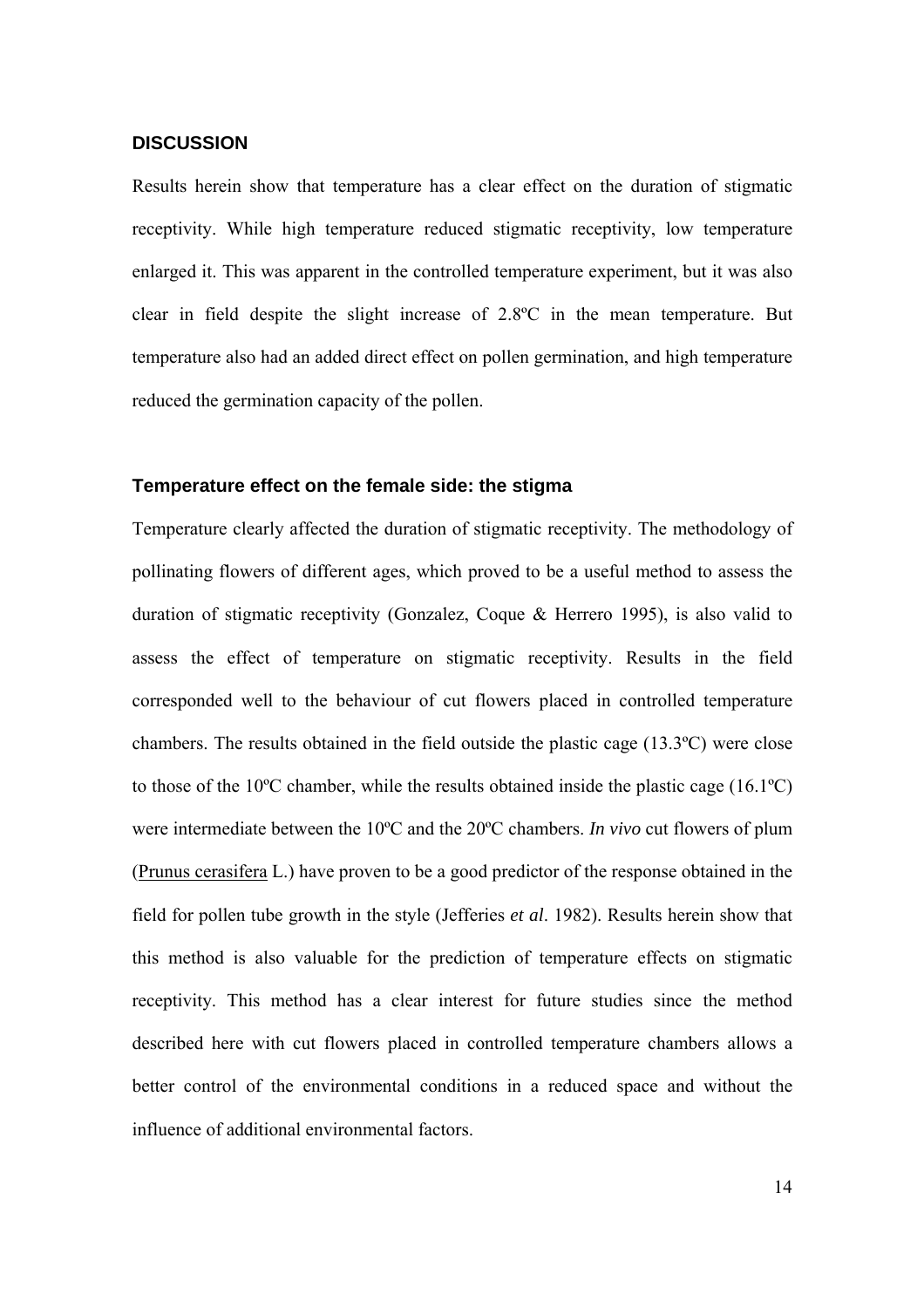Three different processes take place in the stigma before pollen tubes grow in the style: pollen grain adhesion, pollen germination, and pollen tube penetration into the transmitting tissue. Recent results obtained in pear (Sanzol *et al*. 2002) show that the ability to achieve these steps is lost gradually; thus, the stigma loses the capacity to offer support first for pollen penetration, second for pollen germination and, finally, for pollen adhesion. The results obtained in this work show that these steps are conserved in cherry and that all three processes are negatively affected by increasing temperatures. The effect of temperature, especially in controlled temperature chambers, was higher on the capacity of flowers to support pollen grain germination and pollen tube penetration to the transmitting tissue than on their capacity to allow pollen adhesion. Indeed, at 10ºC, pollen germination and initial pollen tube growth lasted to 9 days after anthesis, while at 20<sup>o</sup>C and 30<sup>o</sup>C, this capacity was lost in 5 days and 2-3 days after anthesis, respectively.

The results obtained in the field were consistent with those of controlled temperature chambers, in spite of the small difference between the mean temperatures registered outside and inside the plastic cage (2.8ºC) compared to those with the controlled temperature chambers (interval of 20ºC). This could be explained by a major effect of the mean maximum temperatures since the difference registered between the two treatments was 5.6ºC, while mean minimum temperatures were not altered. This result proves the sensibility of these processes to small variation of temperature, and can contribute to explain records of reduced fruit set under excessively warm springs. Likewise, they are in accordance with records observed in the field of a reduced stigmatic receptivity under these conditions (Burgos, Egea & Dicenta 1991; Egea *et al*., 1991). In fact, small variations in temperature can be observed even among flowers in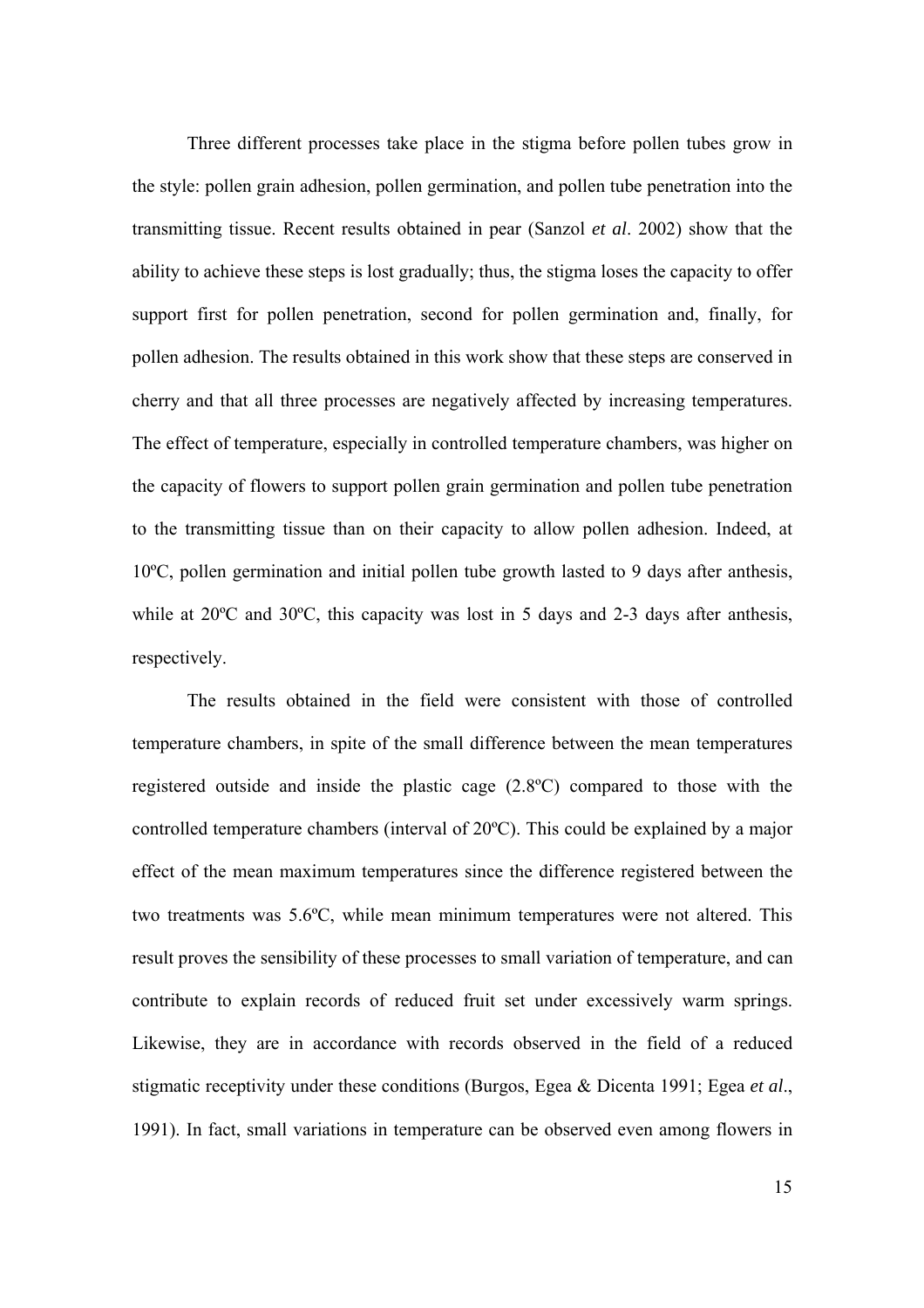the same tree (Landsberg, Powell & Butler 1973), which could explain the variation in response registered even within the same treatment in the field.

#### **Behaviour of the male side: Pollen germination**

High temperature also had a direct effect on pollen performance per se, since pollen responds to temperature, independently of the effect registered in the stigma. This was most apparent in flowers pollinated at anthesis, when all the flowers were shown to be equally receptive. In these conditions, clear differences were registered within the pollen population present in one stigma in the ability to germinate. While all the adhered pollen grains could germinate and penetrate to the transmitting tissue at 10ºC, at 20ºC the germination was 90% and at 30ºC only 27% could germinate and only 22% could penetrate. Thus, pollen performance could be considered as a more sensitive test to study temperature effect as we registered clear differences in pollen performance as early as the first day after anthesis, a time when all the stigmas were equally receptive. A reduction in the percentage of pollen germination could have an effect on pollen selection. Similarly to what has been observed in other species (reviewed in Hormaza & Herrero 1994) genotype x temperature interactions occur for pollen germination in sweet cherry (Hedhly, Hormaza & Herrero, unpublished data). Consequently, pollen selection could occur even during pollen germination in the stigma since the most adapted gametophytes to particular temperatures would have an advantage in pollen germination regardless of the later effect of temperature during pollen tube growth in the pistil. The question remains whether this selection may have a reflection in the genetic composition of the next sporophytic generation.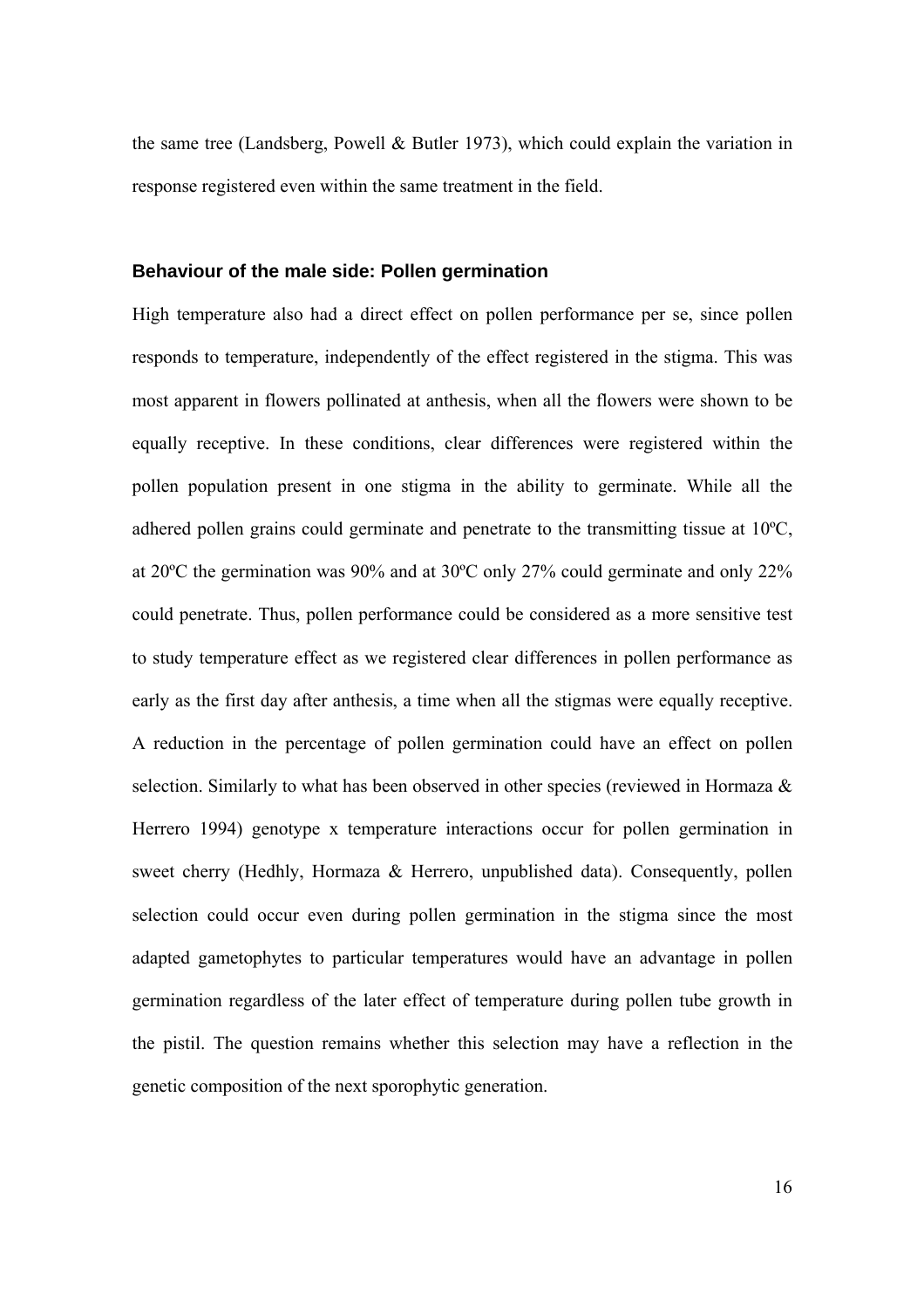In the most distant days from anthesis, pollen performance paralleled female aging and temperature affected the three processes evaluated. Indeed, while high temperature induced an increase in pollen adhesion, at the same time it reduced pollen germination and penetration. Pollen germination was lost after 8 days at 10ºC, after 4 days at 20ºC, and after 2 days at 30ºC. No differences were detected between germination and penetration, suggesting that pollen germination is the key factor in pollen performance in the stigma and also the most vulnerable step to high temperature.

 A clear relationship between temperature and pollen germination has been recorded in other species although the optimum temperature for pollen adhesion and germination is variable depending on the species. Thus, in almond (Prunus dulcis (Mill.) D.A. Webb), adhesion and germination were found to be higher at 22ºC than at 15ºC (Vezavaei 1997). Similarly, in avocado (Persea americana Mill.), Sedgley & Annells (1981) found higher pollen grain germination and pollen tube penetration at 25ºC/20ºC (day/night) and at 33ºC/28ºC than at 17ºC/12ºC. These species differences may be a reflection to the adaptation of different species to the prevailing temperatures during flowering time. Indeed, the adaptation of pollen germination to different temperatures appears to reflect the adaptation of these species to particular climates (Zamir *et al*. 1981; Weinbaum *et al*. 1984; Polito *et al*. 1988). The negative correlation between germination and temperature in sweet cherry registered in this experiment could be explained by a higher adaptation of sweet cherry pollen to lower temperatures.

High temperatures are detrimental for the female part by reducing the length of stigmatic receptivity, as in this work, and accelerating ovule degeneration (Postweiler *et al*. 1985; Cerovic, Ruzic & Micic 2000). However, at the same time they are advantageous for the pollen hastening its tube growth rate (Lewis, 1942), which could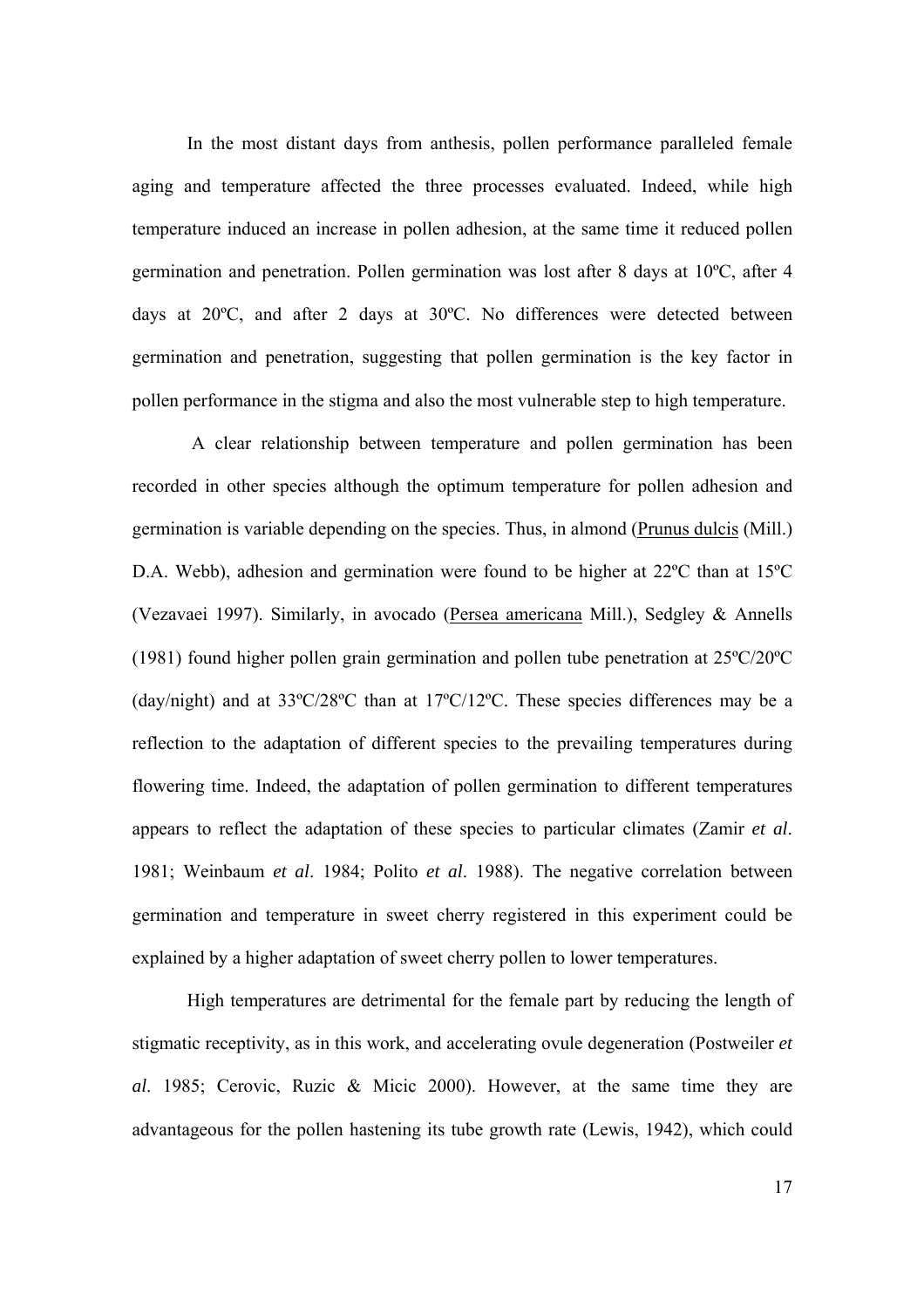signify an adaptation of the male part to a short female receptivity. On the other hand, low temperatures may act against the pollen by reducing its germination and growth rate, which could limit the fertilization success (Thompson & Liu 1973; Jakobson & Martens 1994). In this case, the pistil seems to compensate the effect on pollen by enlarging stigmatic receptivity and delaying style and ovule degeneration (Stösser & Anvari 1982). The result of the effect of temperature on the male and on the female side is that fertilization can be ensured in a wider range of temperatures. Pollen-stigma interaction is the first step of pollen-pistil interaction during the reproductive process in Angiosperms. Work is in progress to assess the relevance of temperature on the rest of the interaction steps that take place before fertilization occurs.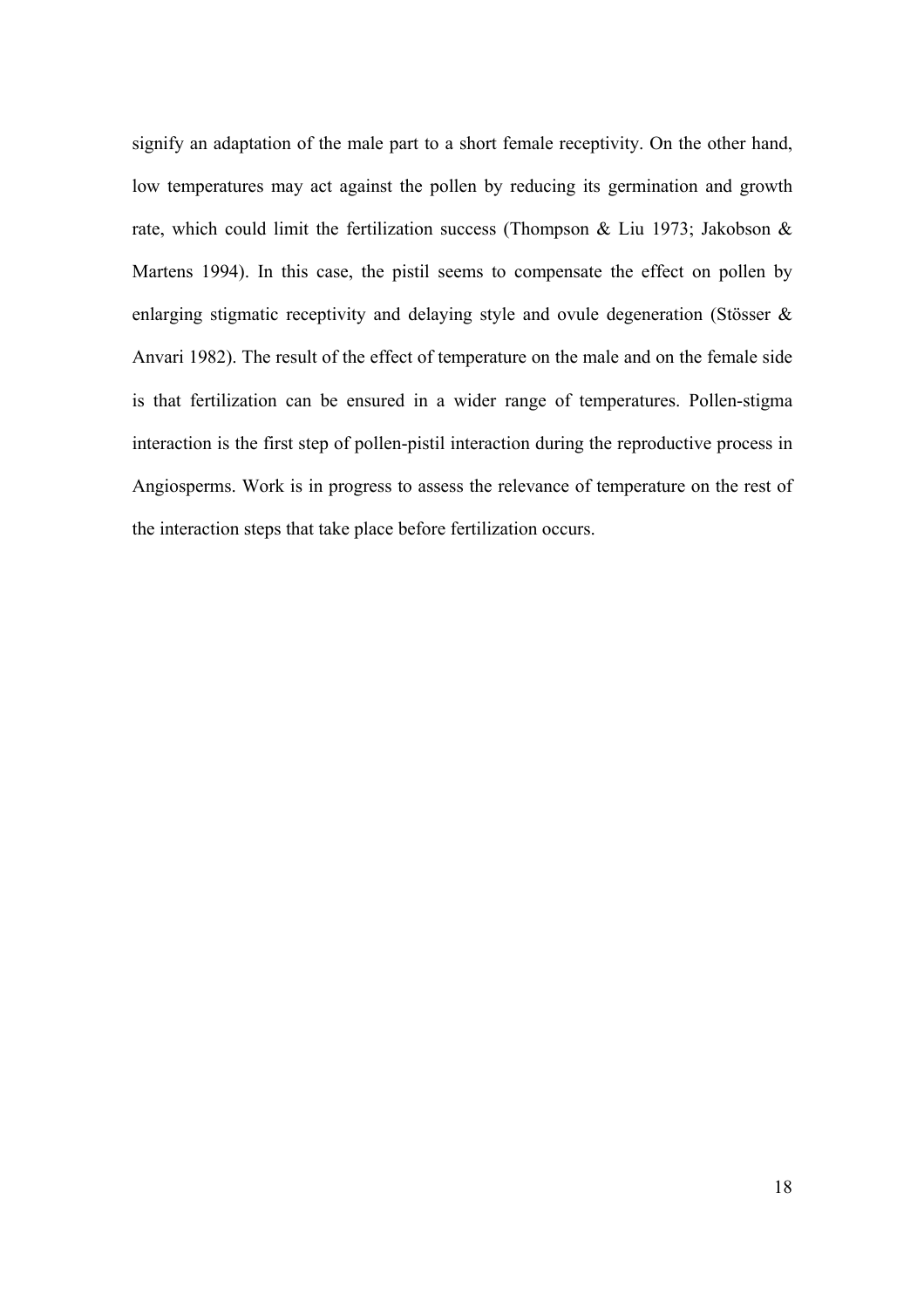### **ACKNOWLEDGEMENTS**

A.H. was supported by an AECI and a SIA-DGA fellowships and financial support for this work was provided by INIA (project grant RTA 01-103).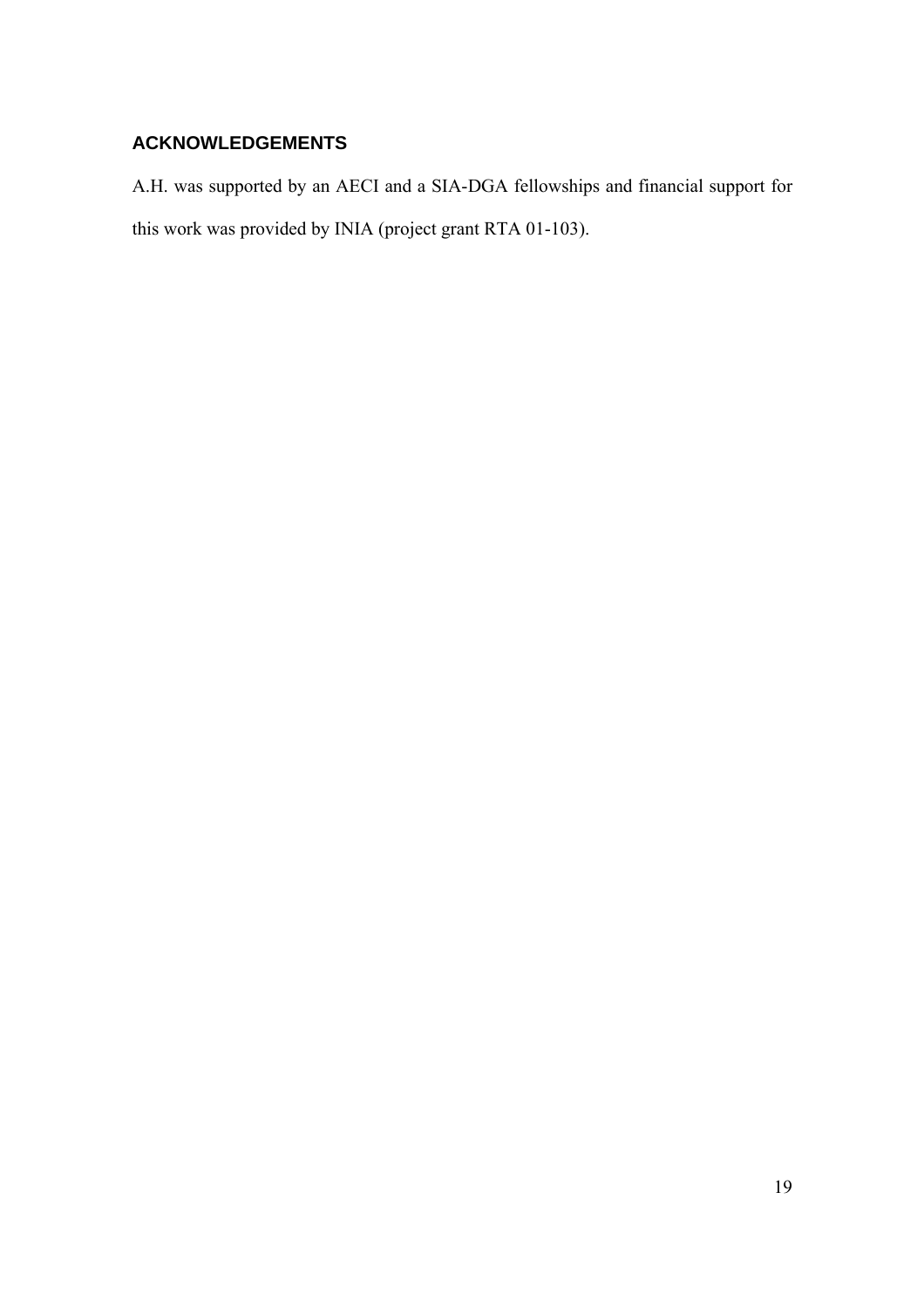#### **REFERENCES**

Burgos L., Egea J. & Dicenta F. (1991) Effective pollination period in apricot (Prunus armeniaca L.) varieties. *Annals of Applied Biology* **119**, 533-539.

Cerovic R., Ruzic D. & Micic N. (2000) Viability of plum ovules at different temperatures. *Annals of Applied Biology* **137**, 53-59.

Cruden R.W., Hermanutz L. & Shuttleworth J. (1984) The pollination biology and breeding system of Monarada fistuloba (Labiatae). *Oecologia* **64**, 104-110.

Delph L. F. & Havens K. (1998) Pollen competition in flowering plants. In: Sperm competition and sexual selection (eds T.R. Birkhead & A.P. Moller), pp. 149-173. Academic Press, London.

Egea J., Burgos L., Garcia J.E. & Egea L. (1991) Stigma receptivity and style performance in several apricot cultivars. *Journal of Horticultural Science* **66**, 19-25.

Galen C., Shykoff J.A. & Plowright R.C. (1986) Consequence of stigma receptivity schedules for sexual selection in flowering plants. *American Naturalist* **127**, 462-476.

Gonzalez M.V., Coque M. & Herrero M. (1995) Stigmatic receptivity limits the effective pollination period in kiwifruit. *Journal of the American Society for Horticultural Science* **120**, 199-202.

Guerrero-Prieto V.M, Vasilakakis M.D. & Lombard P.B. (1985) Factors controlling fruit set of 'Napoleon' sweet cherry in Western Oregon. *HortScience* **20**, 913-914.

Hall A.E. (1992) Breeding for heat tolerance. *Plant Breeding Reviews* **10**, 129-168.

Herrero M. (1992) From pollination to fertilization in fruit trees. *Plant Growth Regulation* **11**, 27-32.

Heslop-Harrison Y. (2000) Control gates and micro-ecology: the pollen-stigma interaction in perspective. *Annals of Botany* **85**(supplement A), 5-13.

20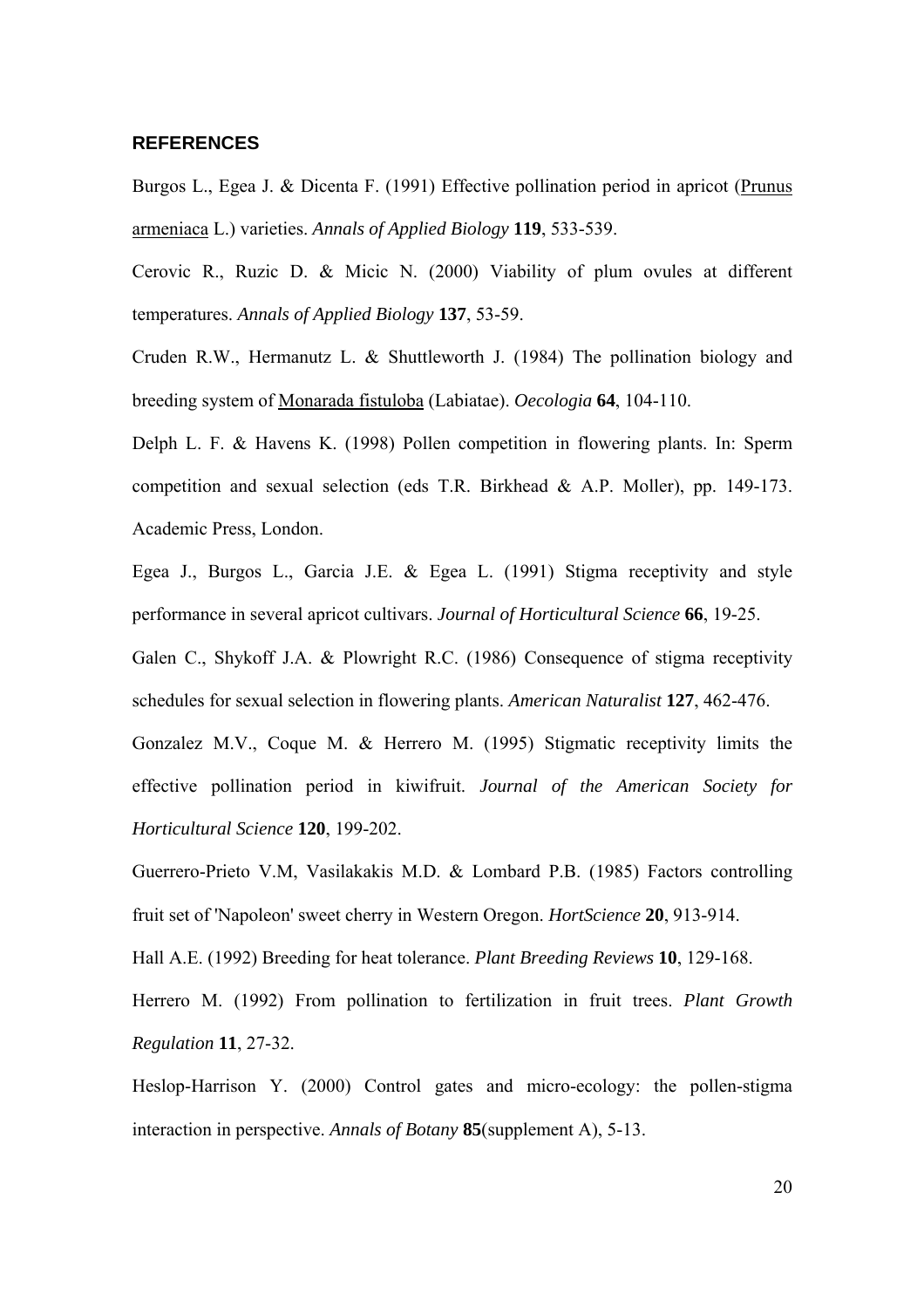Heslop-Harrison Y. & Shivanna K.R. (1977) The receptive surface of the angiosperm stigma. *Annals of Botany* **41**, 1233-1258.

Hormaza J.I. & Herrero M. (1994) Gametophytic competition and selection. In: Genetic control of self-incompatibility and reproductive development in flowering plants (eds E.G. Williams, A.E. Clarke & R.B. Knox), pp. 372-400. Kluwer Academic Publisher, The Netherlands.

Jacobsen H.B. & Martens H. (1994) Influence of temperature and ageing of ovules and pollen on reproductive success in Trifolium repens L. *Annals of Botany* **74**, 493-501.

Jefferies C.J. & Belcher A.R. (1974) A fluorescent brightener used for pollen tube identification *in vivo*. *Stain technology* **49**, 199-202.

Jefferies C.J., Brain P., Stott K.G. & Belcher A.R. (1982) Experimental systems and mathematical model for studying temperature effects on pollen-tube growth and fertilization in plum. *Plant, Cell & Environment* **5**, 231-236.

Johansen D.A. (1940) Plant microtechniques. McGraw-Hill, New York.

Khadari B., Gibernau M., Anstett M.C., Kjellberg F. & Hossaert-McKey M. (1995) When fig wait for pollinators: the length of fig receptivity. *American Journal of Botany* **82**, 992-999.

Knox R.B. (1984) Pollen-pistil interactions. In: Cellular Interactions (eds H.F. Linskens & J. Heslop-Harrison), pp. 508-608. Encyclopedia of Plant Physiology, New Series.

Landsberg J.J., Powell D.B.B. & Butler D.R. (1973) Microclimate in an apple orchard. *Journal of Applied Ecology* **10**, 881-896.

Lewis D. (1942) The physiology of incompatibility in plants. I. Effect of temperature. *Proceedings of the Royal Society London*, *Series B, Biological Science* **131**, 13-26.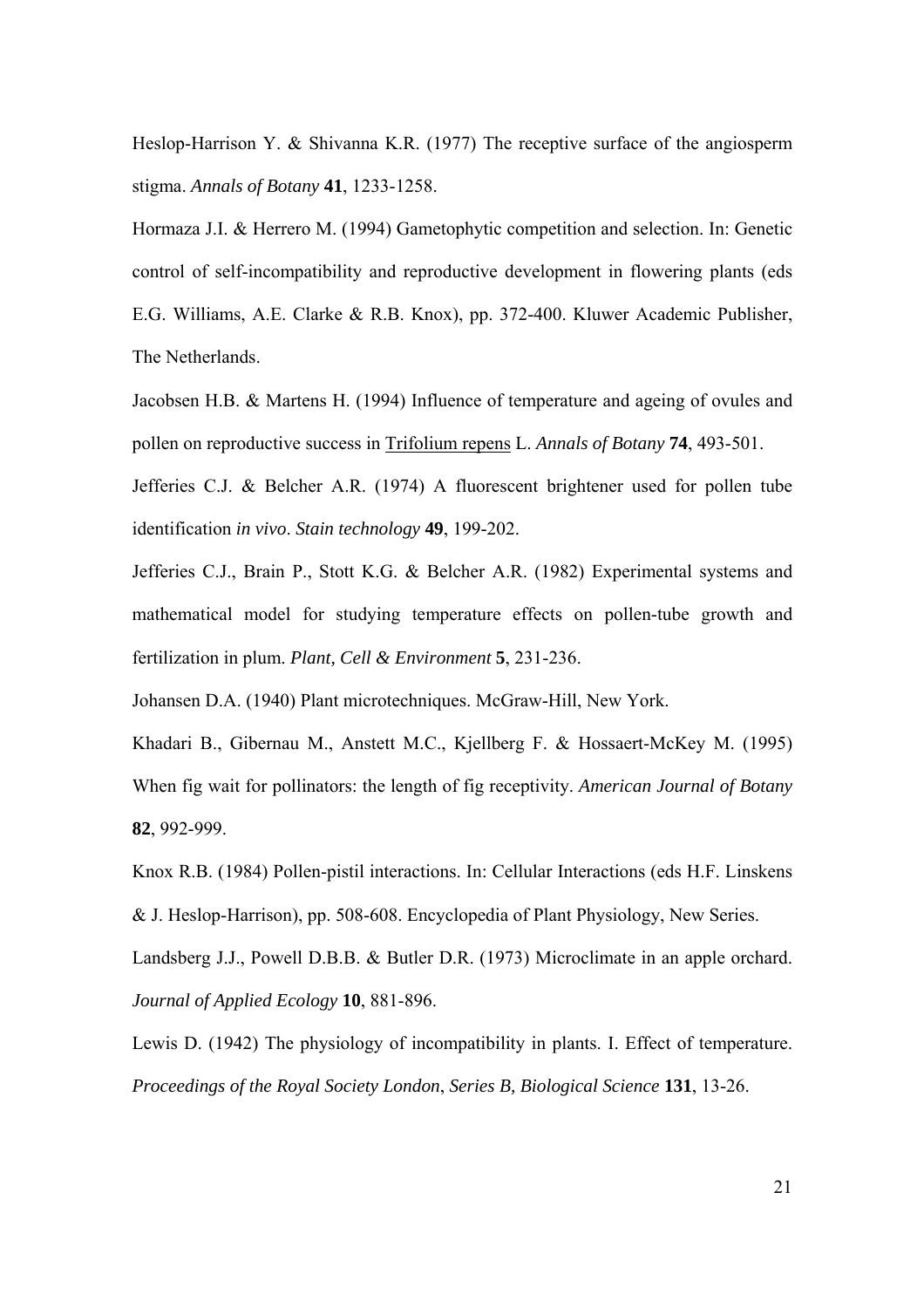Linskens H.F. (1986) Recognition during the progamic phase. In: Biology of reproduction and cell motility in plants and animals (eds M. Cresti & R. Dallai), pp. 21- 32. University of Siena, Siena.

Linskens H.F. & Esser K. (1957) Uber eine spezifische Anfärbung der Pollen-shläuche und die Zagl Kallosapropten nach selbstung und fremdung. *Naturwiss* **44**, 16.

Polito V.S., Luza J.G. & Weinbaum S.A. (1988) Differential low temperature germination responses by pollen of Pistacia vera clones with different bloom dates. *Scientia Horticulturae* **35**, 269-274.

Postweiler K., Stösser R. & Anvari S.F. (1985) The effect of different temperatures on the viability of ovules in cherries. *Scientia Horticulturae* **25**, 235-239.

Primack R.B. (1985) Longevity of individual flowers. *Annual Review of Ecology and Systematics* **16**, 15-37.

Rodrigo J. & Herrero M. (2001) Effects of pre-blossom temperatures on flower development and fruit set in apricot. *Scientia Horticulturae* **92**, 125-135.

Sanzol J. & Herrero M. (2001) The effective pollination period in fruit trees. *Scientia Horticulturae* **90**, 1-17.

Sanzol J., Rallo P. & Herrero M. (2002) Asynchronous development of stigmatic receptivity in the pear (Pyrus communis L. Rosaceae) flower. *American Journal of Botany*, in press.

Sedgley M. & Annells C.M. (1981) Flowering and fruit-set response to temperature in the avocado cultivar 'Hass'. *Scientia Horticulturae* **14**, 27-33.

Smith-Huerta N.L. & Vasek F.C. (1984) Pollen longevity and stigma pre-emption in Clarkia. *American Journal of Botany* **71**, 1183-1191.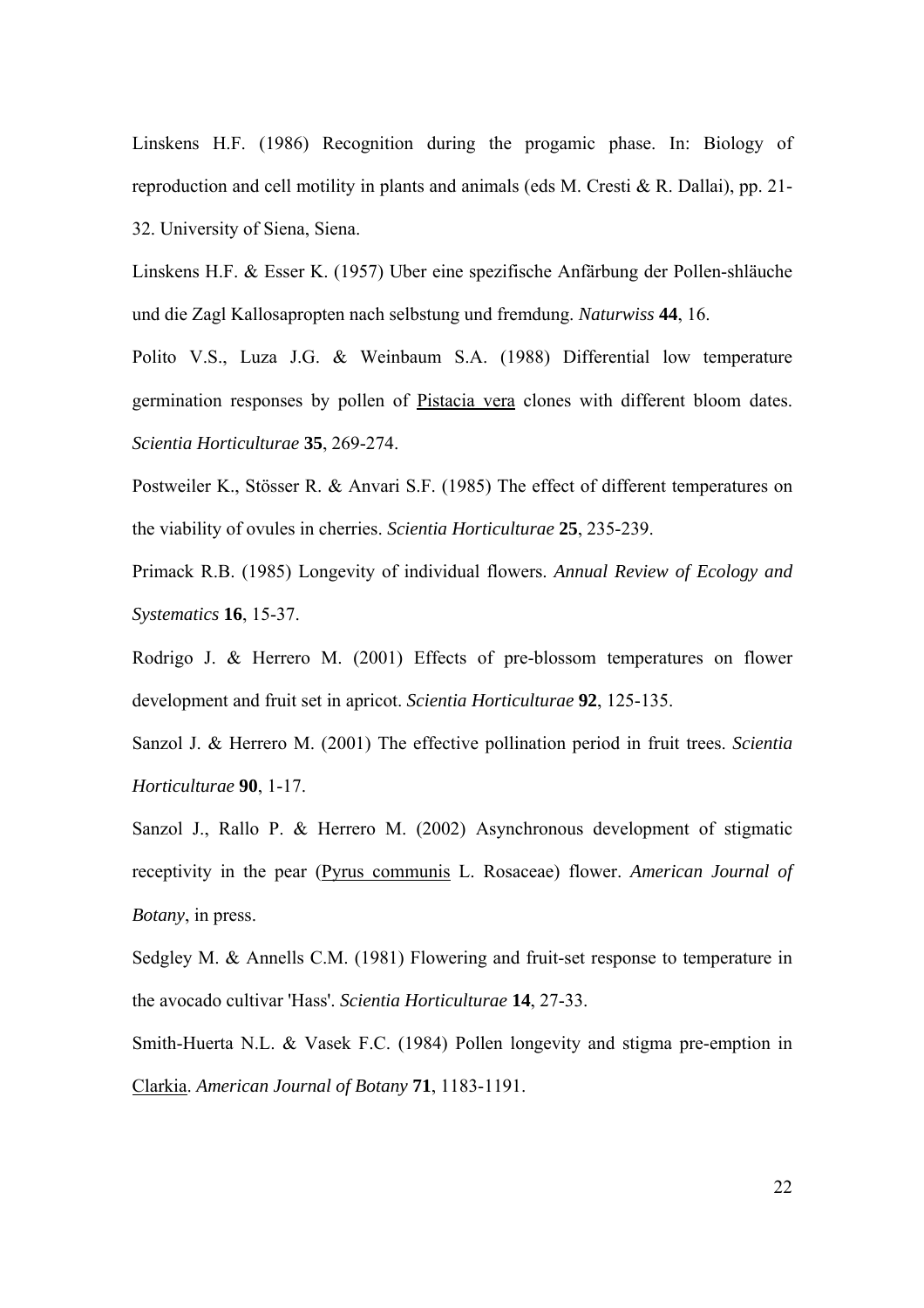Stephenson A.G., Lau T.-C., Quesada M. & Winsor J.A. (1992) Factors that affect pollen performance. In: Ecology and evolution of plant reproduction (ed R. Wyatt), pp. 119-134. Chapman & Hall, New York.

Stösser R. & Anvari S.F. (1982) On the senescence of ovules in cherries. *Scientia Horticulturae* **16**, 29-38.

Thompson M.M. & Liu L.J. (1973) Temperature, fruit set, and embryo sac development in 'Italian' prune. *Journal of the American Society for Horticultural Science* **98**, 193- 197.

Vezvaei A. (1997) Pollen tube growth in Nonpareil almond in relation to pollen genotype, temperature and competition among mixed pollen. *Acta Horticulturae* **470**, 251-261.

Weinbaum S.A., Parfitt D.E. & Polito V.S. (1984) Differential cold sensitivity of pollen grain germination in two Prunus species. *Euphytica* **33**, 419-426.

Zamir D., Tanksley S.D. & Jones R.A. (1981) Low temperature effect on selective fertilization by pollen mixtures of wild and cultivated tomato species. *Theoretical and Applied Genetics* **59**, 235-238.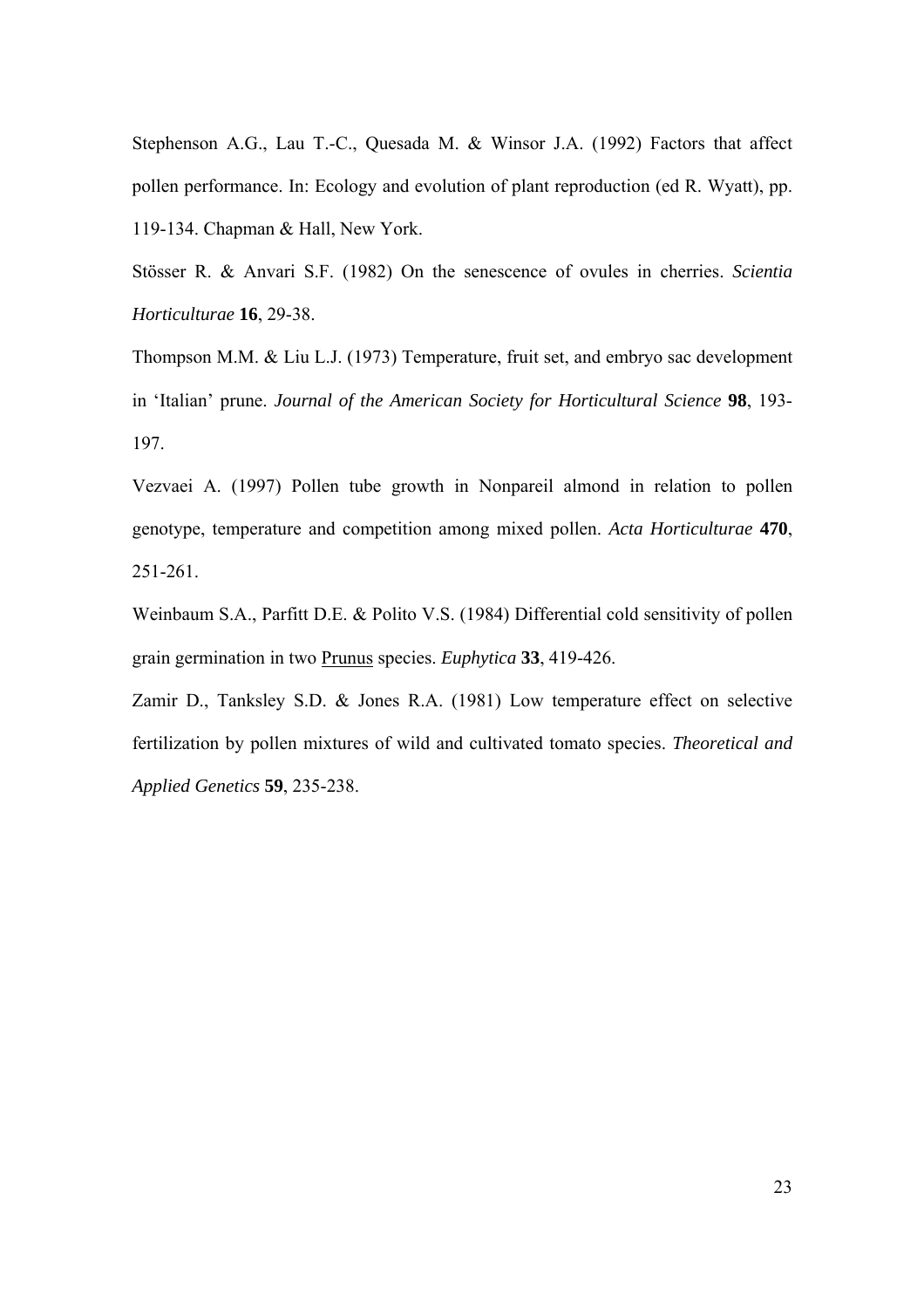#### **FIGURE LEGENDS**

**Figure 1.** Stigmatic receptivity at 10<sup>o</sup>C expressed as percentage of flowers with pollen grains adhered to the stigma, germinated pollen grains and pollen tubes penetrating to the transmitting tissues.

**Figure 2.** Effect of temperature on adhesion, germination and penetration of pollen on the stigma at 10ºC, 20ºC and 30ºC expressed as percentage of flowers with pollen grains adhered to the stigma (a), with germinated pollen grains (b) and with pollen tubes penetrating the transmitting tissues (c). Vertical bar represents LSD at the 0.05 level of significance.

**Figure 3.** Effect of temperature on germination and penetration of pollen on the stigma at 10ºC, 20ºC and 30ºC, expressed as the percentage of germinated pollen grains (mean  $\pm$  SE) (a) and the percentage of pollen tubes (mean  $\pm$  SE) penetrating to the transmitting tissues (b).

**Figure 4.** Effect of temperature on adhesion, germination and penetration of pollen on the stigma in both control and warm treatment, expressed as the percentage of flowers with pollen grains adhered to the stigma (a), with germinated pollen grains (b) and with pollen tubes penetrating to the transmitting tissues (c). Vertical bar represents LSD at the 0.05 level of significance.

**Figure 5.** Effect of temperature on germination and penetration of pollen on the stigma in the control and warm treatment, expressed as the percentage of germinated pollen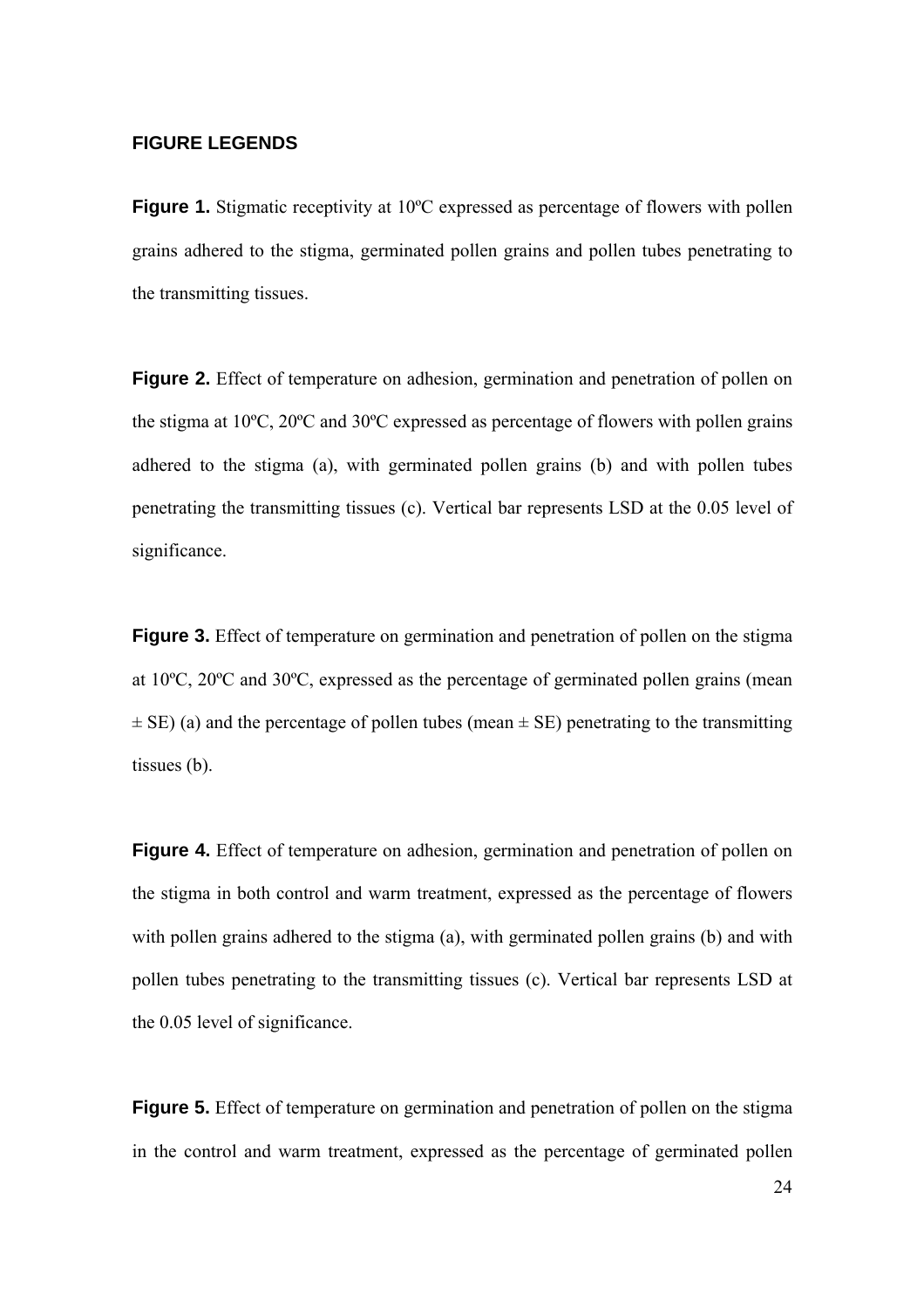grains (mean  $\pm$  SE) (a) and percentage of pollen tubes penetrating to the transmitting tissues (mean  $\pm$  SE) (b).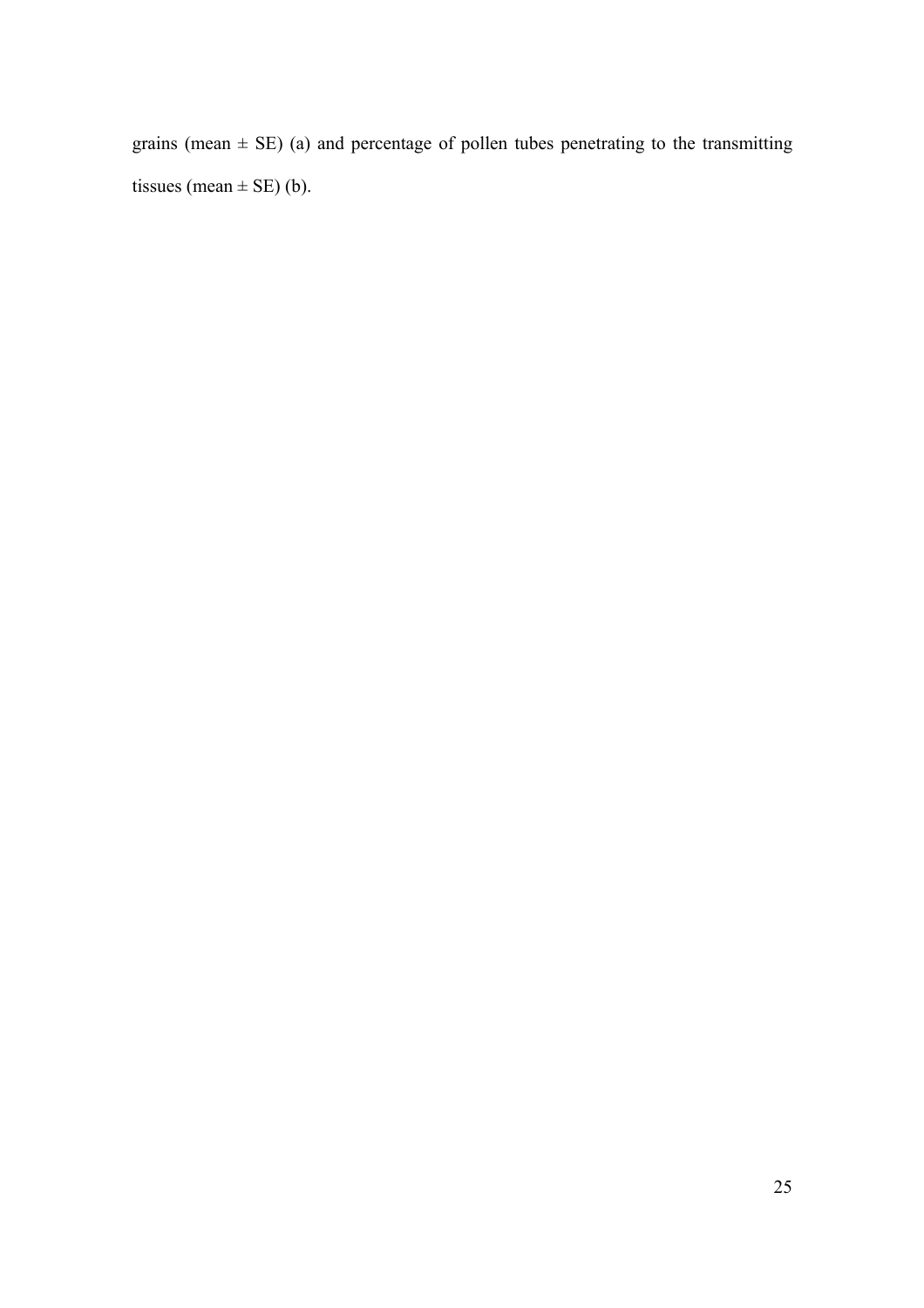### **ILLUSTRATIONS**

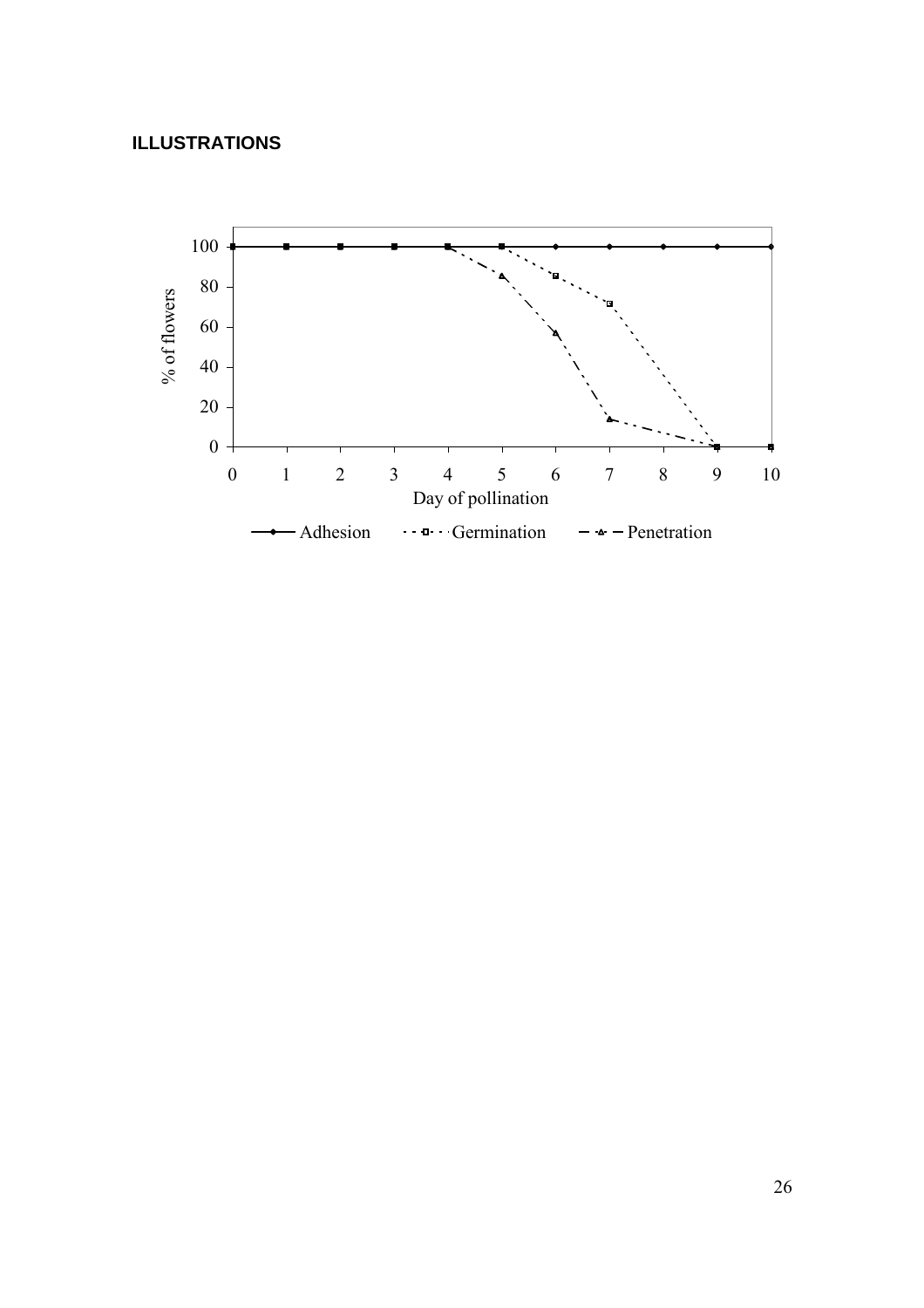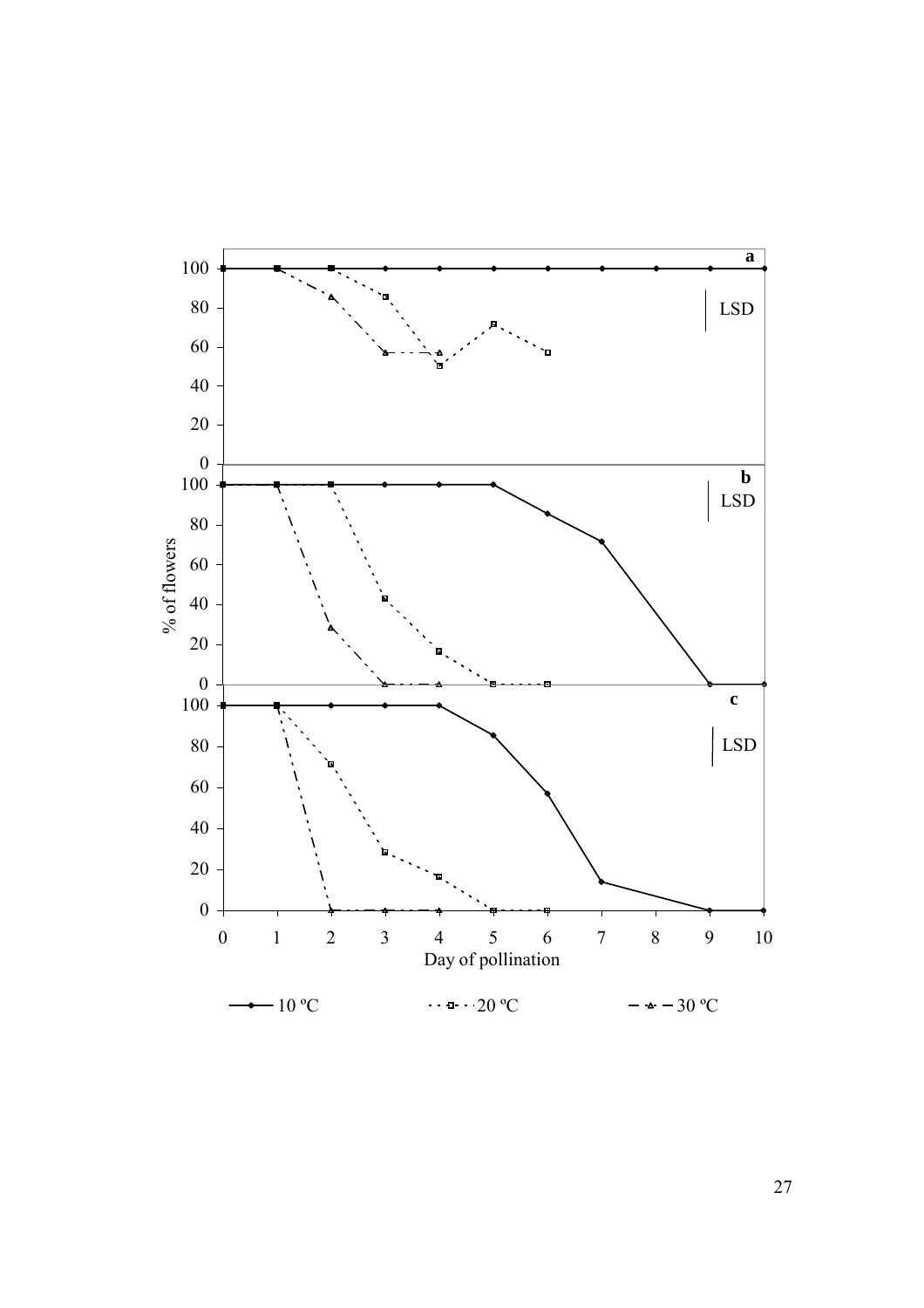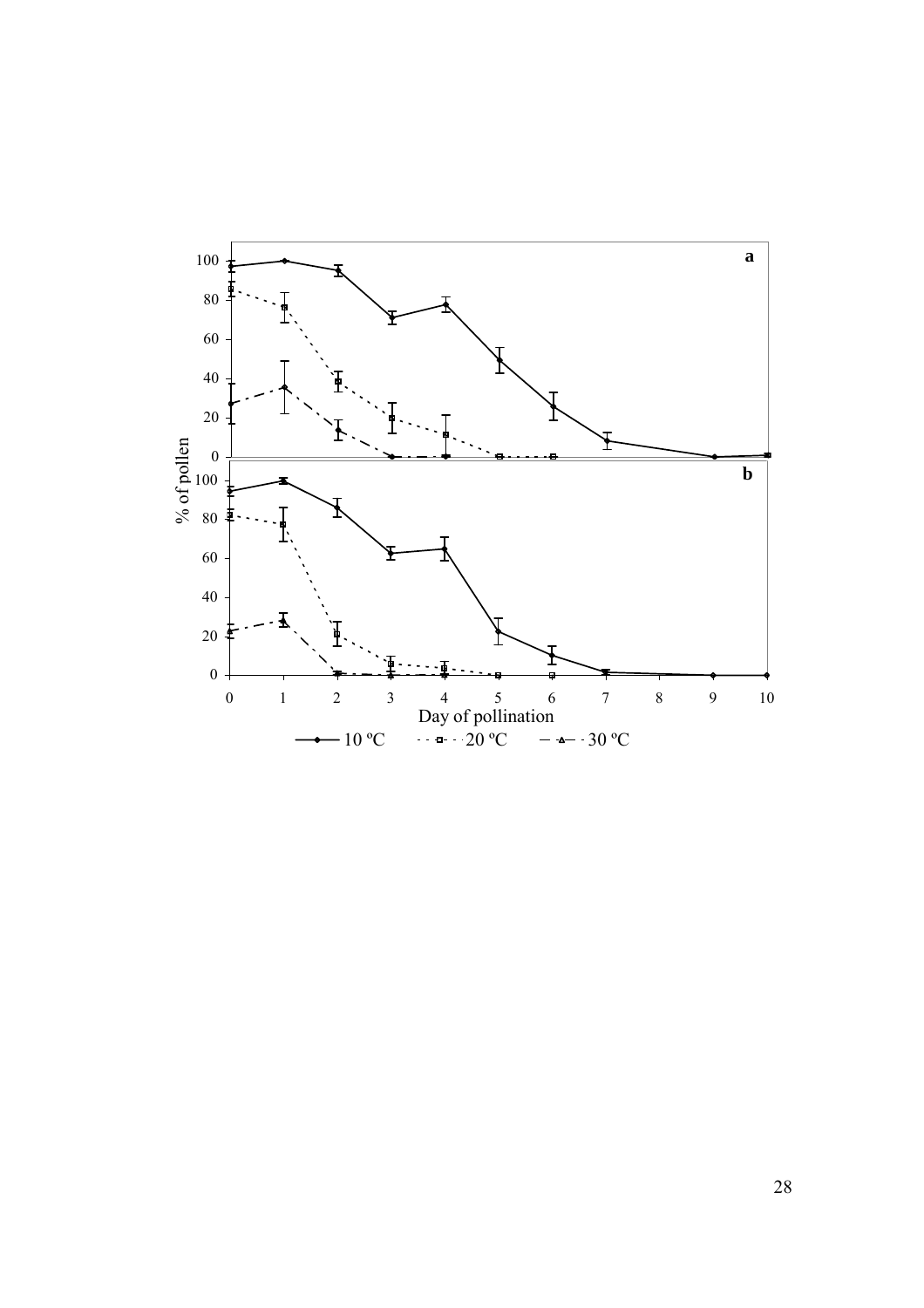